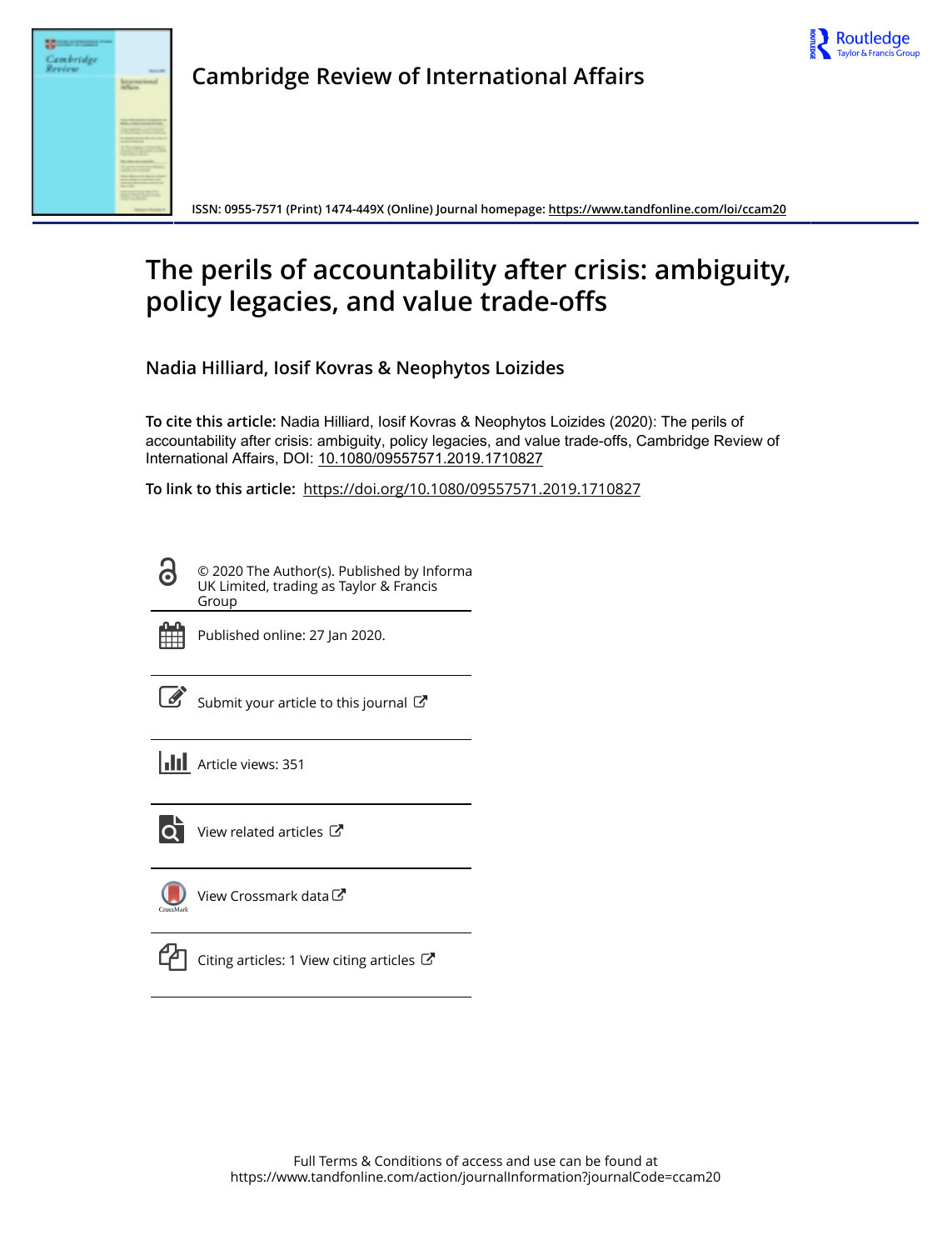Routledge Taylor & Francis

**a** OPEN ACCESS **a** Check for updates

## <span id="page-1-0"></span>The perils of accountability after crisis: ambiguity, policy legacies, and value trade-offs

Nadia Hilliard **D** University College London

Iosif Kovras City University London and University of Cyprus

Neophytos Loizides University of Kent

Abstract This article interrogates a tension at the heart of the principle of accountability: accountability as a principle of non-impunity of public officials versus accountability as a form of bureaucratic organisation and control. Although these dimensions are distinguishable in the abstract, their ambiguity has led to an expectations gap among both citizens and elites. The historical legacies of previous policies can exacerbate this expectations gap, leading to a variety of value trade-offs, with the potential to undermine other political values, such as political learning, consensus-building, and citizens' rights. We present examples of the trade-offs resulting from this expectations gap, focusing on moments of crisis in which such trade-offs can be seen most acutely, and highlight its role as a vehicle of global populism.

## Introduction

'There is little doubt,' claims Matthew Flinders, 'that the concept of accountability appears to be emerging as the *über*-concept of the twenty-first century' (Flinders [2014\)](#page-18-0). Similarly, Melvin Dubnick has remarked on 'our collective obsession' with accountability, signalling its use as a "cultural keyword" (Dubnick [2014\)](#page-18-0). Enthusiasm for this "golden concept" (Bovens et al [2008](#page-18-0)) in various settings has spawned a host of bureaucratic instruments and waves of truth-seeking initiatives. Accountability appears in structural and institutional arrangements (vertical and horizontal), in elite discourse, and in popular demands for public officials to step down or be brought to trial. We also see

2020 The Author(s). Published by Informa UK Limited, trading as Taylor & Francis Group.

This is an Open Access article distributed under the terms of the Creative Commons Attribution License [\(http://creativecommons.org/licenses/by/4.0/\)](http://creativecommons.org/licenses/by/4.0/), which permits unrestricted use, distribution, and reproduction in any medium, provided the original work is properly cited.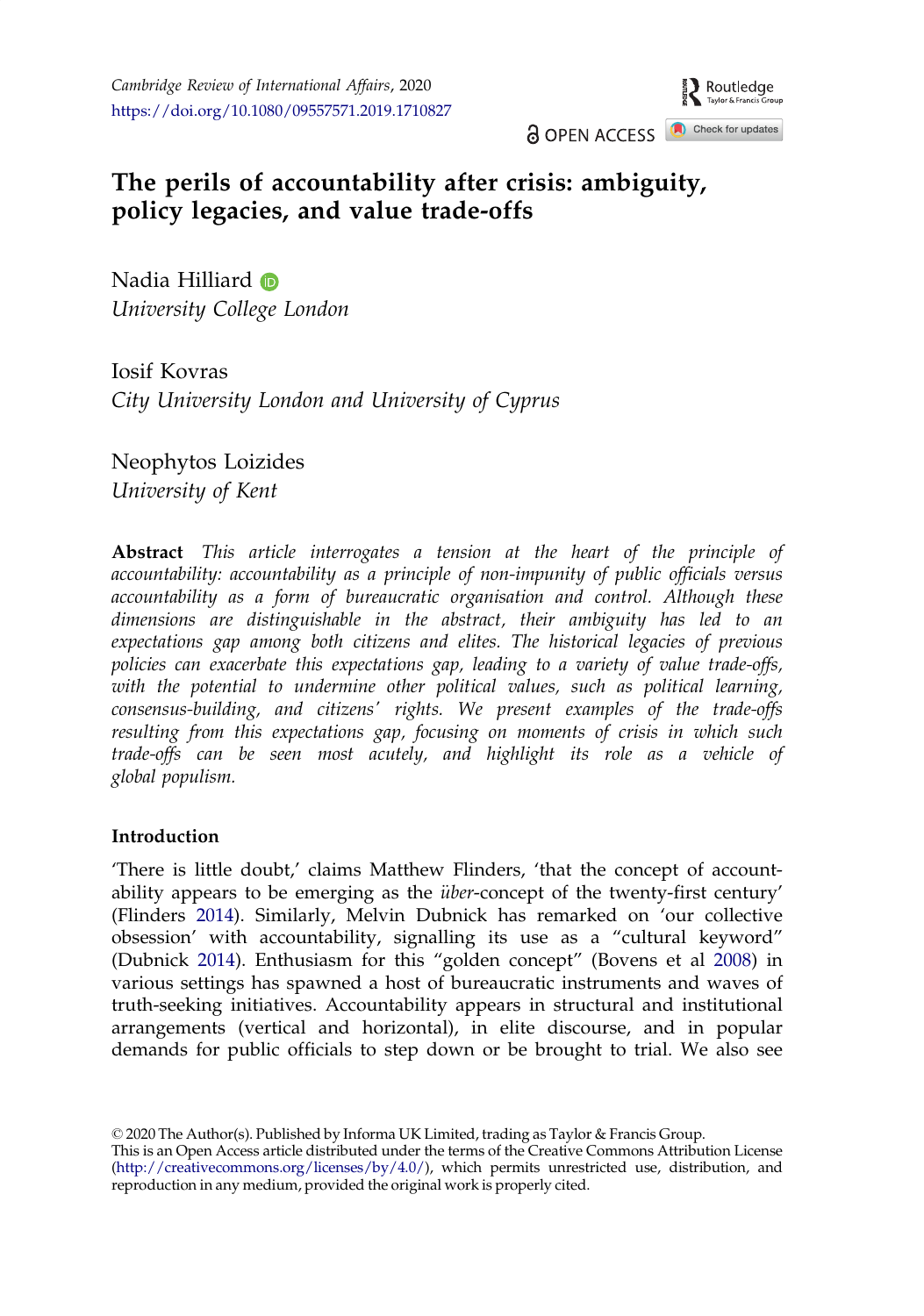<span id="page-2-0"></span>increasing demands for bureaucratic justification, whether through continuous assessment, auditing, or reporting requirements. More broadly, we are part of an 'audit society' (Power [1997\)](#page-19-0) and what Onora O'Neill describes as a 'shift from cultural and social approaches to compliance to widespread reliance on formalised structures of accountability and corresponding duties of accountability' (O'Neill [2014](#page-19-0)). Although the zeal for accountability does not constitute a paradigm in the Kuhnian sense, it pervades our strategies of governance and institutional design.2

Despite–or because of–its ubiquity, there is a great deal of scholarly and practical disagreement about the content and scope of the principle of accountability (Mulgan [2000;](#page-19-0) Behn [2001;](#page-18-0) Bovens [2010\)](#page-18-0). Competing aims, 'multiple, diverse, and often conflicting expectations' (Dubnick and Romzek [1993\)](#page-18-0), and value trade-offs plague the concrete attempts to instantiate accountability and are especially troubling in moments of crisis. Scholars have identified many of these trade-offs and suggest the need for increased conceptual differentiation and specification. Bovens [\(2010\)](#page-18-0) maps this scholarship by calling attention to the different approaches taken to accountability as a normative value (virtue) and as a mechanism (an instrument or policy). Our argument takes this conceptual confusion as a starting point and asks a further set of questions. What are the *empirical* consequences of conceptual ambiguity? What happens when actors with different conceptions of accountability address the same crisis? How are these distinct understandings entangled in their implementation? Should societies punish those responsible for financial or human rights crises (horizontal accountability) or should they focus instead on designing mechanisms and institutions to mitigate future crises (vertical accountability)? In practice, competing conceptions of accountability (as manifest in various tools and policies) collide and interact. We argue that while there is an important *analytical* distinction to be made between accountability as a virtuous principle of non-impunity and as a set of (fundamentally) bureaucratic systems of instruments, in practice, these discrete elements overlap.

In this exploratory argument, we suggest three potential value trade-offs that result from the collision of multiple, competing aims of accountability tools and strategies and describe some of their unintended consequences. Because tensions are most acute in times of emergency, we offer examples of efforts to pursue accountability following moments of crisis (economic, political and human rights). Although further and more precise empirical work remains to be done, considering how competing concepts interact will enrich the development of analytic frameworks for the resolution of conflicts along the lines set out by, inter alia, Bovens [\(2010](#page-18-0)); Vermeule [\(2007](#page-20-0)); and Gerson and Stephenson [\(2014](#page-18-0)).

In what follows, we map the concept of accountability, focusing on a subset of the literature that outlines its attendant value trade-offs and unintended consequences. Rather than creating a new typology to add to the many (useful) existing ones, we focus on one fundamental tension at the heart of the concept as it is used in comparative governance: the distinction between accountability as the principle of the non-impunity of high office and accountability as a mode of bureaucratic organisation and control. We then discuss how multiple understandings of accountability and past accountability policies give rise to this tension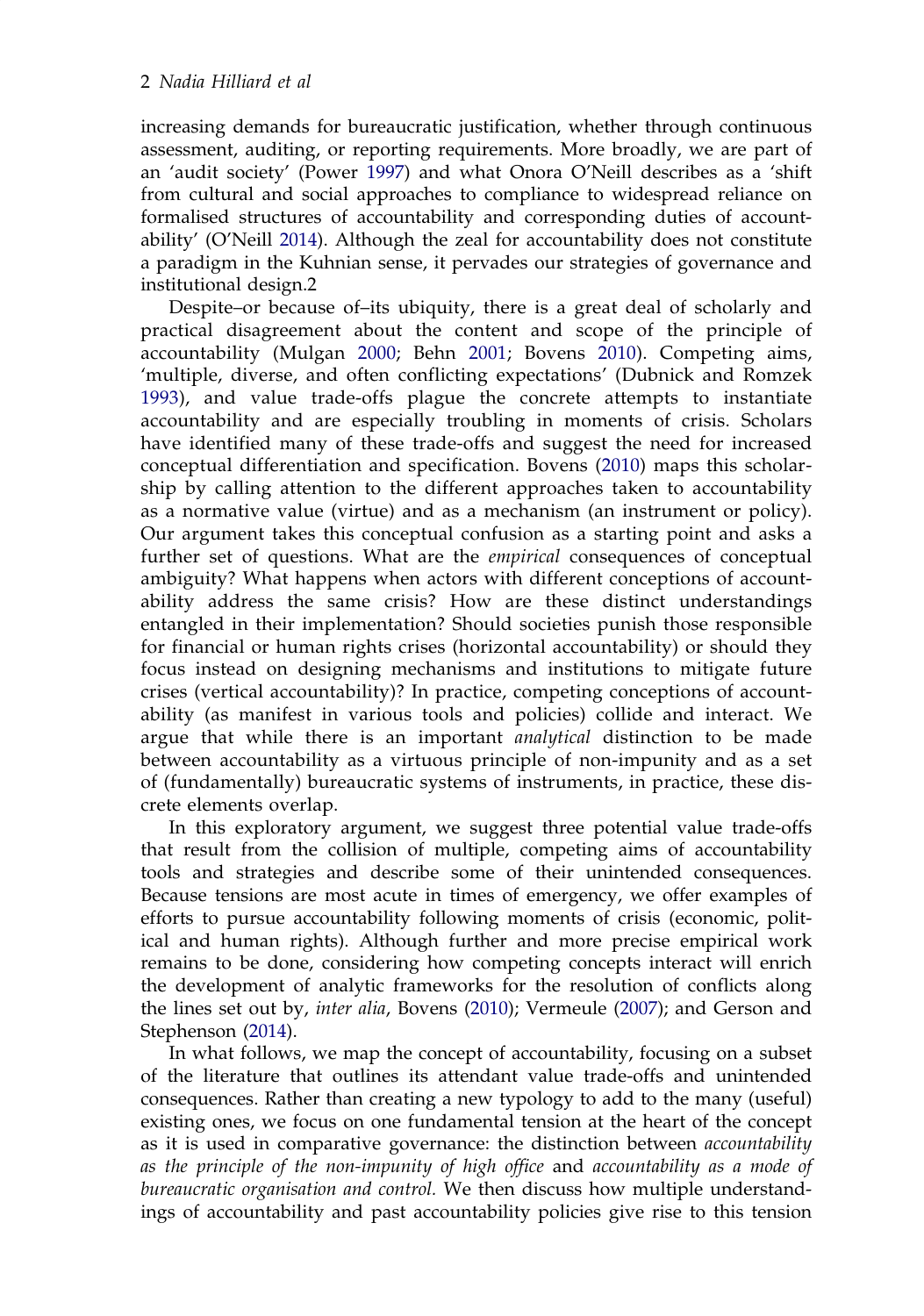<span id="page-3-0"></span>in practice. We take an exploratory look at three moments when the value trade-offs resulting from an overly broad popular discourse of accountability were constrained by the expectations devolving from previous policies and strategies. We look specifically at moments of crisis because in crises and in their direct aftermath, questions of institutional design become the most pressing, and value trade-offs have the most at stake.

#### Accountability: unpacking an Uber-concept

At its most basic, accountability refers to a relationship of account-giving between two or more actors. In comparative governance, the key relationships of accountability are between citizen and government, between the different branches of government, and between the civil service and elected officials. Accountability is maintained through a variety of structural arrangements, such as separation of powers or elections. For instance, different arrangements arise from variations in executive format, determining, for example, whether a president or cabinet is politically accountable to the parliament. But in each case, variation in the structure of the relationship is designed to limit the scope of each actor's decision-making power according to a constitutionally defined role and to protect citizens' capacity to remove those incumbents from office whose performance is deemed inadequate. In practice, public accountability is maintained through a vast array of mechanisms beyond elections and structural arrangements, including standards and auditing practices in bureaucratic settings and prosecutions and truth commissions in times of crisis.

There have been numerous scholarly attempts to map the concept of accountability. Typologies proliferate, distinguishing, for instance, between political, legal, professional, social, and administrative accountability (Bovens 2007; see also Dubnick and Romzek [1993](#page-18-0) for a similar typology). Lindberg, in a review of the literature, counts over 100 subtypes and variants (Lindberg [2013,](#page-19-0) 3). Amongst the many typologies used to disaggregate the concept, we find two recurring metaphors. The first is a spatial metaphor, a distinction between horizontal mechanisms (administrative instruments, such as audits and inspections, and other institutions providing checks on power, such as high courts, opposition parties, or central banks) and vertical mechanisms (electoral or structural arrangements making representatives accountable to citizens) (Diamond [2004\)](#page-18-0). The second metaphor is temporal; it distinguishes between punitive (retrospective or "post-factum" mechanisms, such as trials, investigations, and consequent sanctions) and *preventative* (prospective or "pre-factum" tools, ranging from routine audits and inspections to performance measures and reporting) modes of accountability. In practice, most contemporary public accountability instruments are horizontal and prospective and have evolved alongside the growth of the post-Second World War administrative state. They are used to ensure the appropriate behaviour and performance of bureaucrats and other public officials in liberal democracies, and they complement sanction-based mechanisms, such as investigations following a scandal.

Although both metaphors fall under the rubric of accountability, they reflect two very different logics: accountability as a principle of the nonimpunity of high office vs. accountability as a mode of bureaucratic organisation with a particular aim (usually efficiency and improved performance). This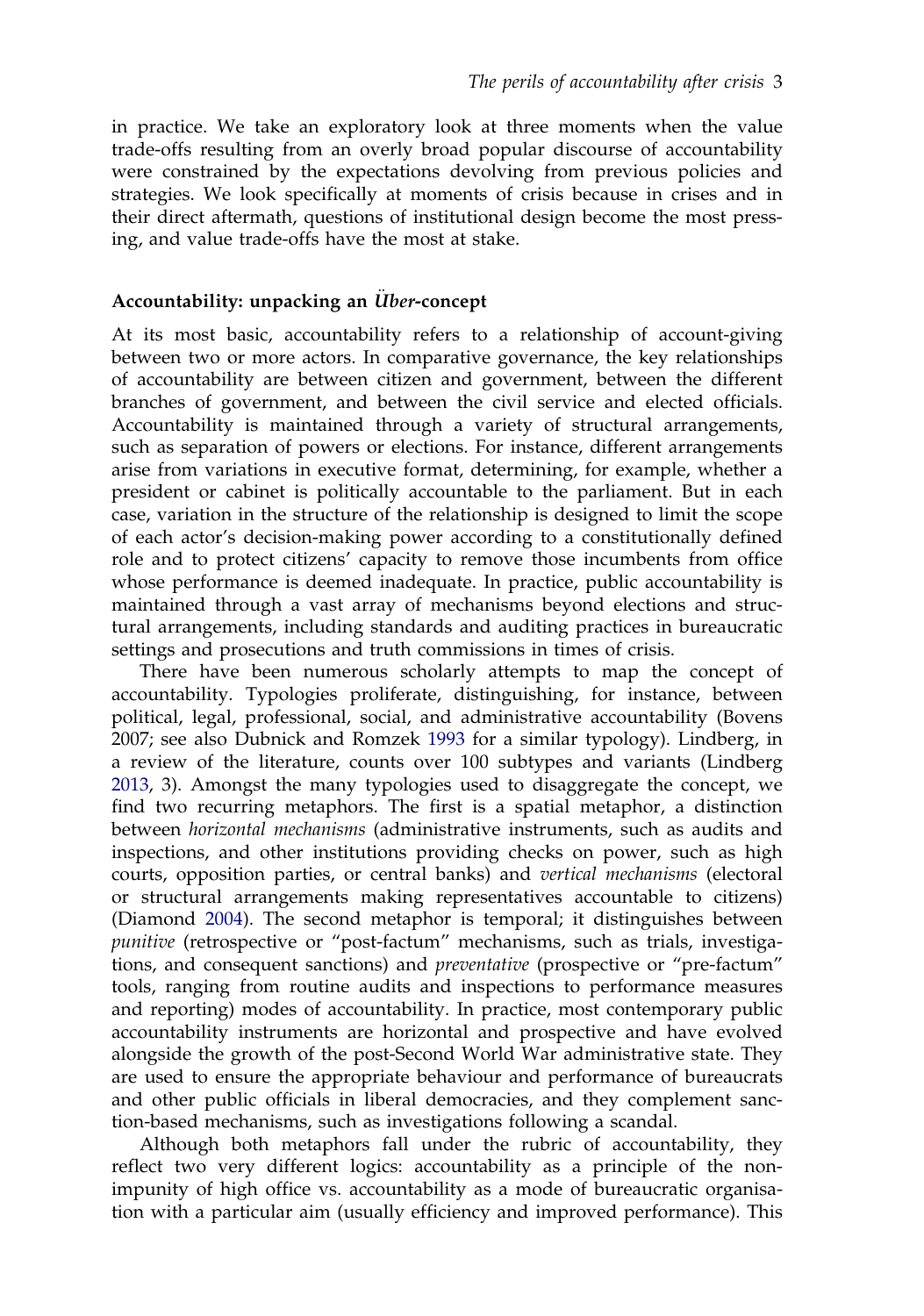<span id="page-4-0"></span>distinction becomes clearer when we look at a multiplicity of political settings. In the sphere of Transitional Justice (TJ), referring to post-crisis settings dealing with the aftermath of human rights abuses, the underlying values are peace, justice and reconciliation rather than efficiency. In this case, accountability means "an explicit acknowledgement by the state that grave human rights violations have taken place and that the state was involved or responsible for them" and includes "the recovery and diffusion of truth, criminal prosecution, reparations, and efforts to guarantee non-repetition" (Skaar et al [2016,](#page-20-0) 33). As noted by TJ scholar Ruti Teitel, "Punishment dominates our understandings of transitional justice [as] emblematic of accountability" (Teitel, quoted in Skaar et al 2015, 30). In contrast, in administrative settings, such as public bureaucracies, a form of bureaucratic organisation aims at increased efficiency and maximised performance. Accountability might also seek to minimise misconduct, but the goal of efficiency is still the primary underlying value. Rather than prosecutions, the instruments designed to enhance accountability in administrative settings include audits, standards, and performance benchmarks.

While the two meanings are eminently distinguishable in theory and are treated separately by scholars (Bovens [2010](#page-18-0)), in practice, they can be elided through the solutions designed to prevent future abuse. For instance, following a financial crisis, the gross misdeeds of bankers or public officials might be punished through prosecutions. But the state might also address these breaches of accountability by establishing new regulatory regimes and transparency frameworks–in other words, new modes of bureaucratic control and organisation–to prevent future abuses. These policy responses reflect, at once, a desire for retribution and justice and for learning and reform. In the best situations, these diverse goals dovetail. At other times, however, they conflict.

Numerous scholars have documented the value trade-offs between accountability and competing values. Vermeule [\(2007](#page-20-0)), for instance, notes a tension between accountability's sibling values of transparency and deliberation when accountability is pursued. Similarly, Romzek and Dubnick [\(1987\)](#page-19-0) call attention to competing types of public accountability, including bureaucratic, legal, professional, and political, and point to the conflicting imperatives of each type for the central actors. Bovens ([2010\)](#page-18-0) takes a broader view and maps the fundamental tension between accountability as a principle (virtue) and as a mechanism (set of instruments) and urges scholars to refine this family of concepts and associated frameworks for more precise analysis.

Specific sub-disciplines have studied the trade-offs inherent in particular institutional and historical settings. For instance, the trade-offs associated with accountability following human rights crises have been widely debated, especially through the 'peace versus justice' debate (see, inter alia, Snyder and Vinjamuri [2004](#page-20-0)). Likewise, public administration scholars have documented many value conflicts in bureaucratic settings. Much ink has been spilt describing the red tape and inefficiency that accompany administrative accountability mechanisms, leading to a slew of terms, such as 'bureaupathology' or 'multiple accountability disorder (MAD)' (Koppell [2005](#page-19-0); Giblin [1981](#page-18-0)), with scholars noting the competing pressures of multiple, overlapping demands (Romzek and Dubnick [1987](#page-19-0)). A number of scholars, including Hood [\(2010](#page-18-0)), Hood and Lodge [\(2006\)](#page-18-0), and Perry and Hondeghem [\(2008\)](#page-19-0), have explored the potential trade-off between retrospective accountability (aiming at punishment) and prospective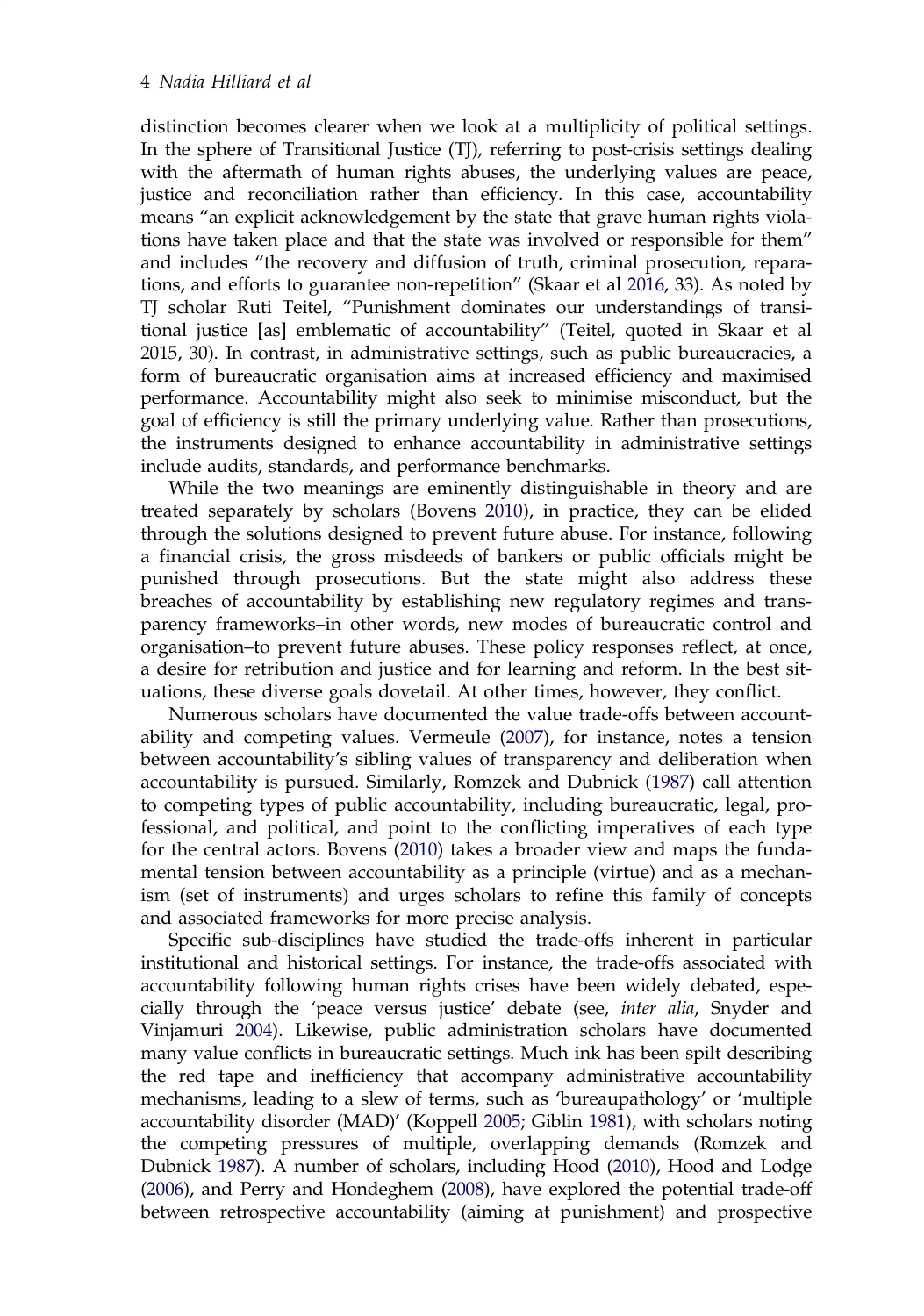<span id="page-5-0"></span>accountability (aiming at increasing bureaucratic performance and efficiency) but have done so primarily within the context of public bureaucracies. The 'new public service bargain' (Hood and Lodge [2006\)](#page-18-0), an accountability strategy using market mechanisms to alter the incentive structure and performance of public sector workers, aims to achieve 'continuously higher levels of productivity, service orientation and accountability' (Perry and Hondeghem [2008,](#page-19-0) 1). Whilst the literature on public management informs our understanding of the internal dynamics of public sector bureaucracies in recent decades, it does not address the trade-offs arising from the more fundamental tension between the principle of non-impunity and the practice of bureaucratic (re)-organisation and control.

Kamuf [\(2007](#page-18-0)), articulating the perspective of critical accounting studies, introduces the concept of 'accounterability as a counter-institution of resistance to the irreducible logic of accountability' (2007, 253). Her critique of accountability targets the tendency of accountability norms to depend on quantification, and quantified modes of verification, for their realisation. This assessment–and the wider critical movement–indeed makes a powerful critique of the instruments of accountability commonly used as mechanisms of bureaucratic organisation and control. Its force is less trenchant when applied to the political forms of accountability demanded after crises, moments when discretion (and narrative) can be co-opted for political ends. Gerson and Stephenson ([2014\)](#page-18-0) use the term 'over-accountability' to describe the 'dark side of accountability' and its distortions, suggesting that 'far from being anomalies, overaccountability problems may well be quite common' (2014, 187). Broadly, Gerson and Stephenson dissect the structure of discretion by considering which concerns and motivations might lead an agent to exercise discretion against citizens' best interests. Their focus on the psychological consequences of institutional structure provides a valuable mapping of the perverse incentives that can emerge from accountability arrangements in routine political time (such as non-crisis, or pre-crisis time). However, their highly useful typology of over-accountability problems centres only on the incentives from immediate political circumstances, and not from historical legacies that might also shape the meaning and desirability of a given action.

What joins these two distinct principles of accountability is the way public expectations can mediate the success of any given tool of accountability. Whether or not accountability arrangements *work* depends significantly on the expectations of all actors. These expectations–what Romzek calls the "expectations context of accountability" (Romzek [1996\)](#page-19-0)–are influenced by the competing, ambiguous conceptions of accountability outlined above and by the legacies of past approaches to accountability. In what follows, we explore the trade-offs and tensions resulting from this expectations gap in three post-crisis situations.

#### The expectations gap: ambiguity and policy legacies

The conceptual ambiguity outlined above can lead to unrealistic expectations of what a given policy of accountability can achieve. For instance, a highly visible prosecution might address the principle of non-impunity, while a less visible regulatory reform might impose bureaucratic control with the aim of preventing future abuse. These provoke very different effects and respond to very different public desires (e.g. retribution rather than prevention).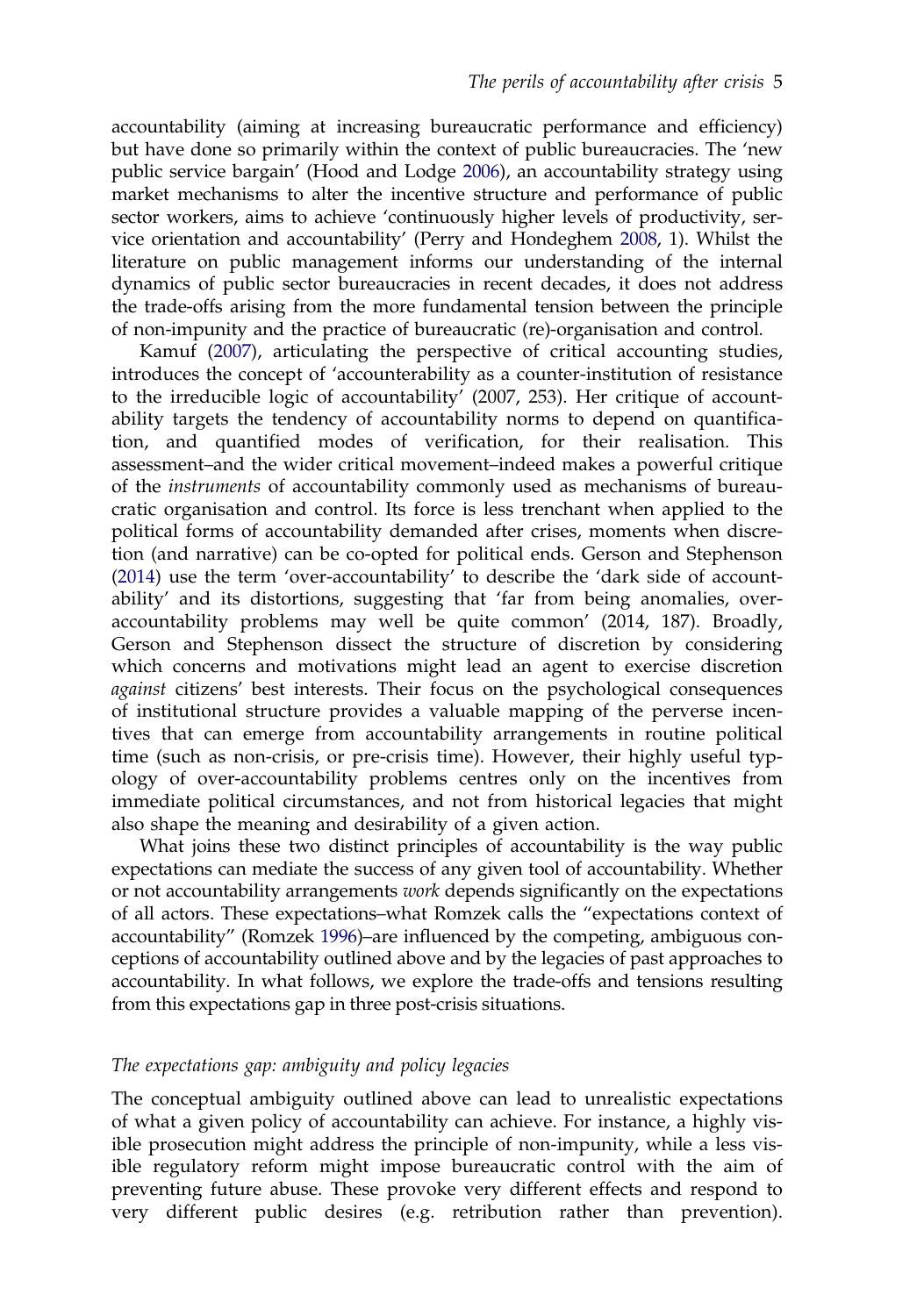<span id="page-6-0"></span>Moreover, both administrative and punitive (retrospective) tools are used towards multiple ends: improved performance, justice, democratic integrity, and political learning. From the perspective of institutional design, realising all of these goals with a single institution, policy, or strategy of accountability is not always possible. More broadly, organisations committed to promoting accountability measures in public life do so in the belief that they bring legitimacy to and trust in state institutions. Yet these expectations are not always met. The expectations gap thus stems, in part, from the different meanings attached to 'accountability' by citizens and public officials.

A crucial omission of the literature is a consideration of how these very different meanings and their instruments interact and overlap. David Mathews's 'tentative hypothesis is that institutions think of accountability in informational terms while citizens think in relational terms' (Mathews [2011\)](#page-19-0). Although we see widespread demands from angry citizens for 'accountability' in the form of sanctions following crises or scandals, this does not sit well with the institutional or administrative solutions proposed by governments to prevent future crises. Popular expectations also play a role in determining whether a given accountability policy is deemed successful and contributes to a restoration of trust in the government.

The legacies of past accountability arrangements and policies can influence elite expectations of the range of available policies and public expectations of their effects. In his account of democracy-enhancing mechanisms, Vermeule [\(2007](#page-20-0)) advocates a focus on 'institutional design writ small': rather than redesigning institutions whole scale, such as altering executive format or the structure of federalism to increase accountability, he advocates a small-scale design approach to permit adaptive tinkering to existing rules and institutions based on the particular contingencies of the society. To be feasible and effective, reforms must consider the decisions of previous actors. Though his argument focuses on major institutional decisions, such as a country's basic constitutional features, his insight can be extended to crisis situations. When choosing a policy of accountability, elites must make choices based on the existing legal and regulatory frameworks. The viability of any reform must be viewed in light of past and existing arrangements' success or failure because the public's perceptions and expectations will depend, in part, on the historical record. The literature evaluating the effects of retrospective accountability policies in times of transition suggests prosecutions can easily be politicised, undermining political stability and precluding any real sense of justice; in fact, truth commissions might intensify existing resentments. The historical memory of previously politicised prosecutions, or even ideologically motivated regulatory reforms, can taint the public's perception of the effectiveness and desirability of a given policy. Consequently, public expectations are not static. They change over time in response to past state actions and the perceived fairness of punishment (see Capoccia and Pop-Eleches [2016](#page-18-0), for an account of the importance of fairness perception on the efficacy of TJ tools of accountability).

[Figure 1](#page-7-0) gives a dynamic picture of how the different approaches to accountability (both normative and empirical) interact over time. Crises occur in the context of a framework of laws and bureaucratic structures set up after previous crises. For instance, the Glass-Steagall Act of 1932 in the United States resulted in a comprehensive regulatory framework to separate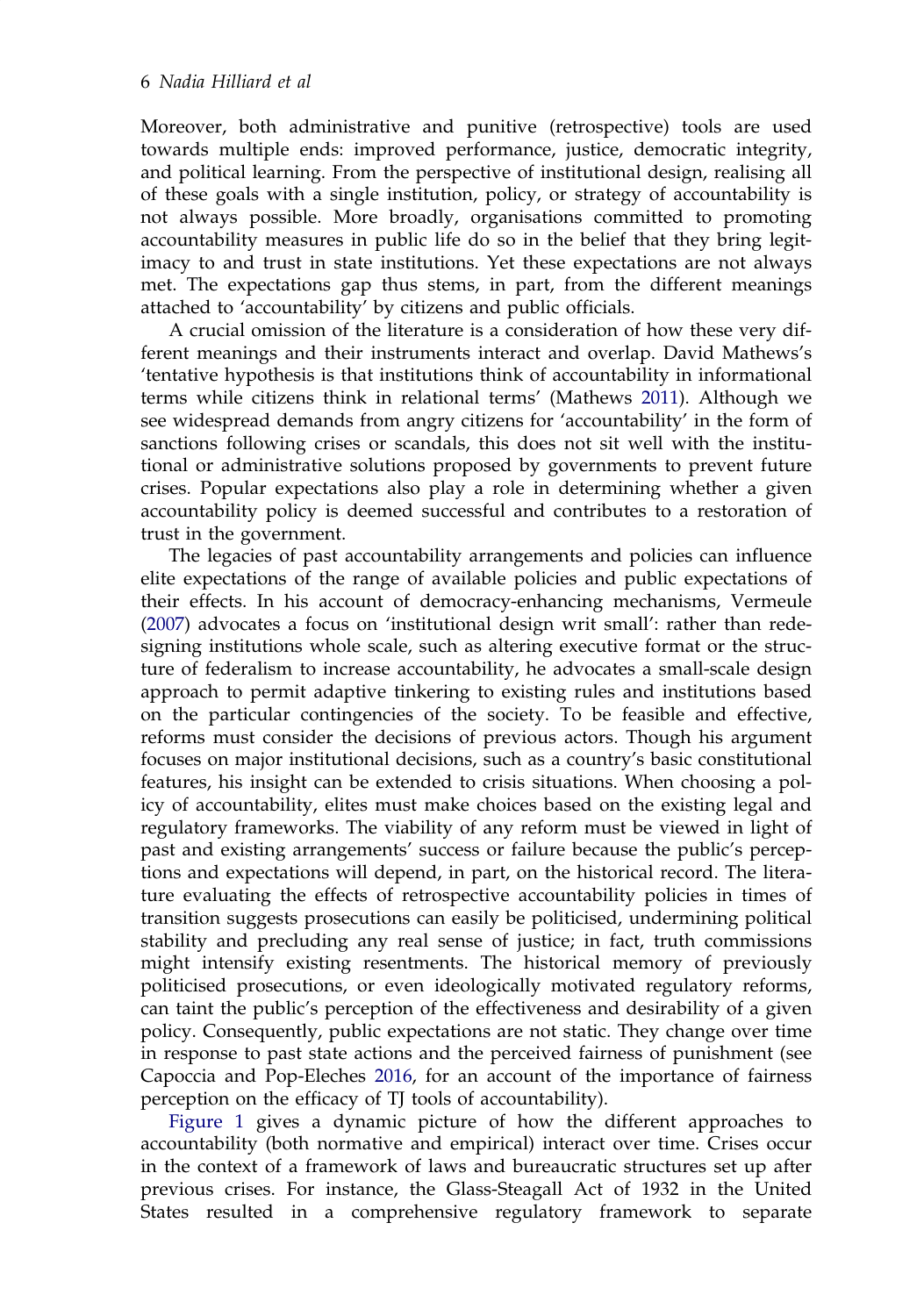<span id="page-7-0"></span>

Figure 1. Patterns of accountability and reform in relation to crises.

commercial from investment banking following the stock market crash of 1929. Although the framework protected the international financial system for decades, it evolved over time to become all but non-existent. As a hollowed-out framework, it became the regulatory backdrop to the financial crisis of 2008. Crucially, the meaning and efficacy of this accountability framework changed as the United States moved between periods of crisis and 'normalcy' and also conditioned the perception of what kind of response to the 2008 crisis would be sufficient and effective.

The left side of the graph in Figure 1 highlights the accountability strategies of non-crisis periods; these are characterised by a prospective accountability framework and dominated by bureaucratic actors. The right side shows how demands for retrospective accountability and effective reform (based on learning from past policy failures) intensify following a crisis or at a critical juncture but unfold in the context of certain moral and social expectations. The dialectical relationship between these phases and types of mechanisms is circular, with crises recurring over time. What is important here is how the two distinct principles of non-impunity and bureaucratic organisation, though eminently distinguishable in theory, merge in practice.

Note that in this article, we do not review the balance sheet of specific institutional mechanisms' effects on democratic outcomes. Important work in this area has been, and continues to be done, in the field of public administration, especially by members of the Utrecht School (Bovens et al [2008](#page-18-0)) and by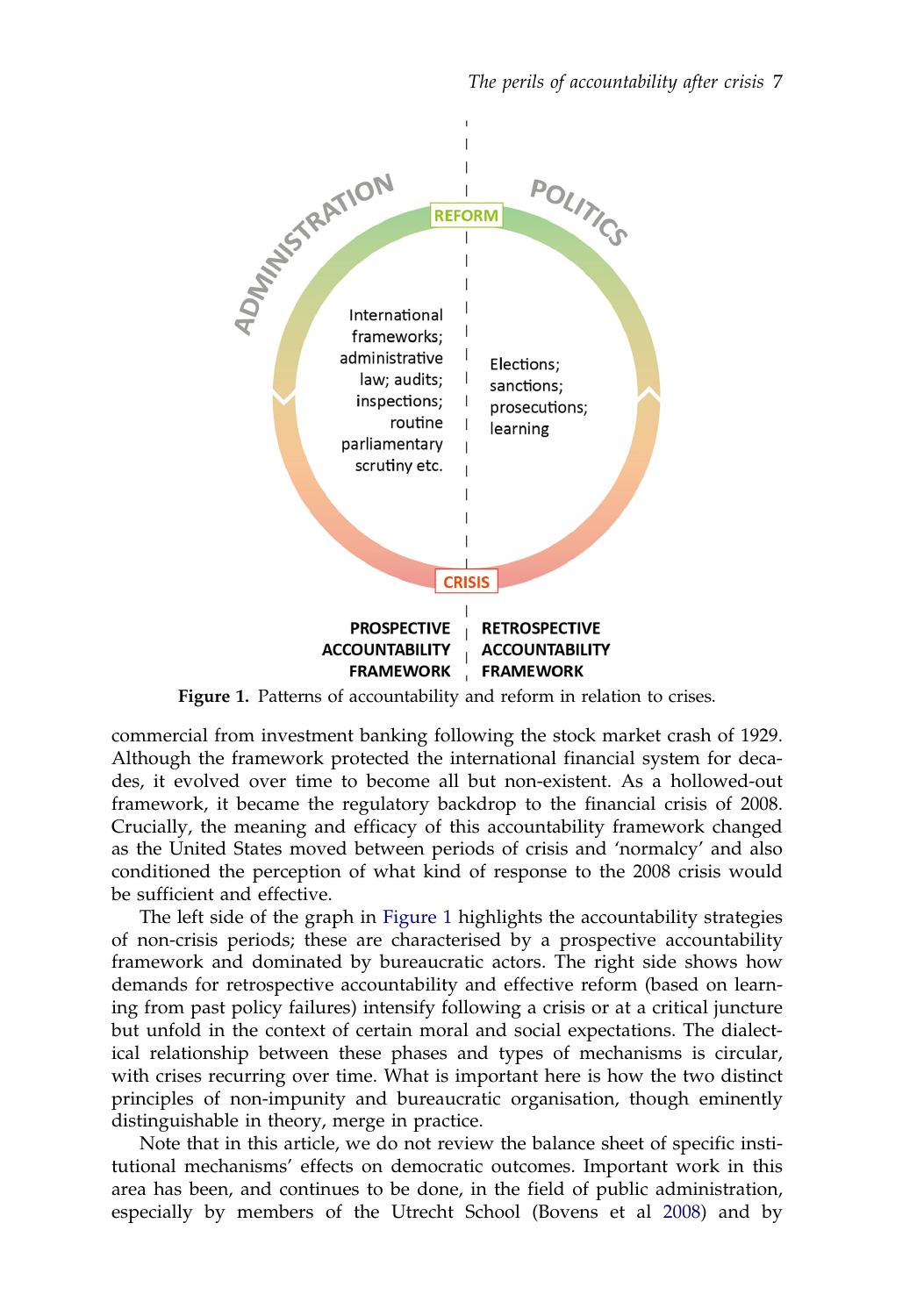<span id="page-8-0"></span>scholars in the field of Transitional Justice (e.g., Skaar et al [2016](#page-20-0)). Instead, in what follows, we focus on three value tensions that surface alongside demands for accountability at critical political and economic junctures. More precisely, we highlight the conflict between sanctions and learning, justice and rights, and populism and stability as potential conflicts arising from the pursuit of accountability. The first (sanctions versus learning) demonstrates a case of competing goals. The second (justice versus rights) is emblematic of the underlying value conflicts that can arise. The third (populist calls for accountability versus stability) occurs when the discourse of accountability is used for immediate political gain. Our case study approach allows us to show that the decisions made during transitions and major crises or at critical junctures often have a long-term impact on the quality of democratic institutions (Bermeo [1992](#page-18-0); Diamond [1999;](#page-18-0) Przeworski [1991\)](#page-19-0), respect for the rule of law (O'Donnell [2004](#page-19-0)), and human rights (Sikkink [2011;](#page-20-0) Olsen et al [2010](#page-19-0)).

#### Accountability through sanctions vs. accountability for learning and reform

In moments of crisis, citizens and elites alike call for punitive sanctions of those deemed responsible. Yet the instruments of accountability to which elites turn are more often tied to processes of reform and learning than to punishment. This tendency has intensified with the neoliberal management reforms associated with New Public Management. It is reflected both in the use of such technologies as performance indicators and regular audits, as well as in the discourse surrounding their development and adoption. For instance, in the 'Reinventing Government' rubric of the 1990s, the role of US federal inspectors general (IGs) was redefined. From punitive 'gotcha' figures, IGs evolved into 'in-house management consultants' (Hilliard [2017\)](#page-18-0). This and similar de facto expansions of the meaning and uses of accountability have created a tension between expectations of accountability as a sanction and accountability as a source of learning and reform.

Learning from the past is a critical element in modern democracies, especially in times of crisis or during transition (Bermeo [1992](#page-18-0)). The comparative experience of a number of European countries suggests understanding how institutions failed in the past is seen, at least by some political elites, as necessary to craft effective reforms. Unfortunately, the call for retributive sanctions by political parties playing a 'blame game' as a strategy to deflect public scrutiny, or by the general populace looking for a scapegoat, can clash with genuine attempts to learn, deliberate, and reform. In turn, this impedes the capacity of governments to generate a sustainable post-crisis stability (Hood [2010\)](#page-18-0). Many elites want to learn from the past to avoid a return to crisis conditions. They want to know how the relevant institutions failed to prevent the disaster and how to avoid a similar one in the future. In addition to learning, however, there can be a concomitant punitive function. The Pecora Commission, set up in the United States to identify the causes of the 1929 Wall Street Crash, not only shed light on the causes and made suggestions for innovative institutional change, but also led to high profile resignations (Pecora [1968\)](#page-19-0). Acting on the Commission's findings, the authors of the Glass-Steagall Act (mentioned above) separated commercial from investment banking, protecting democracies from another global financial crisis for several decades. An emphasis on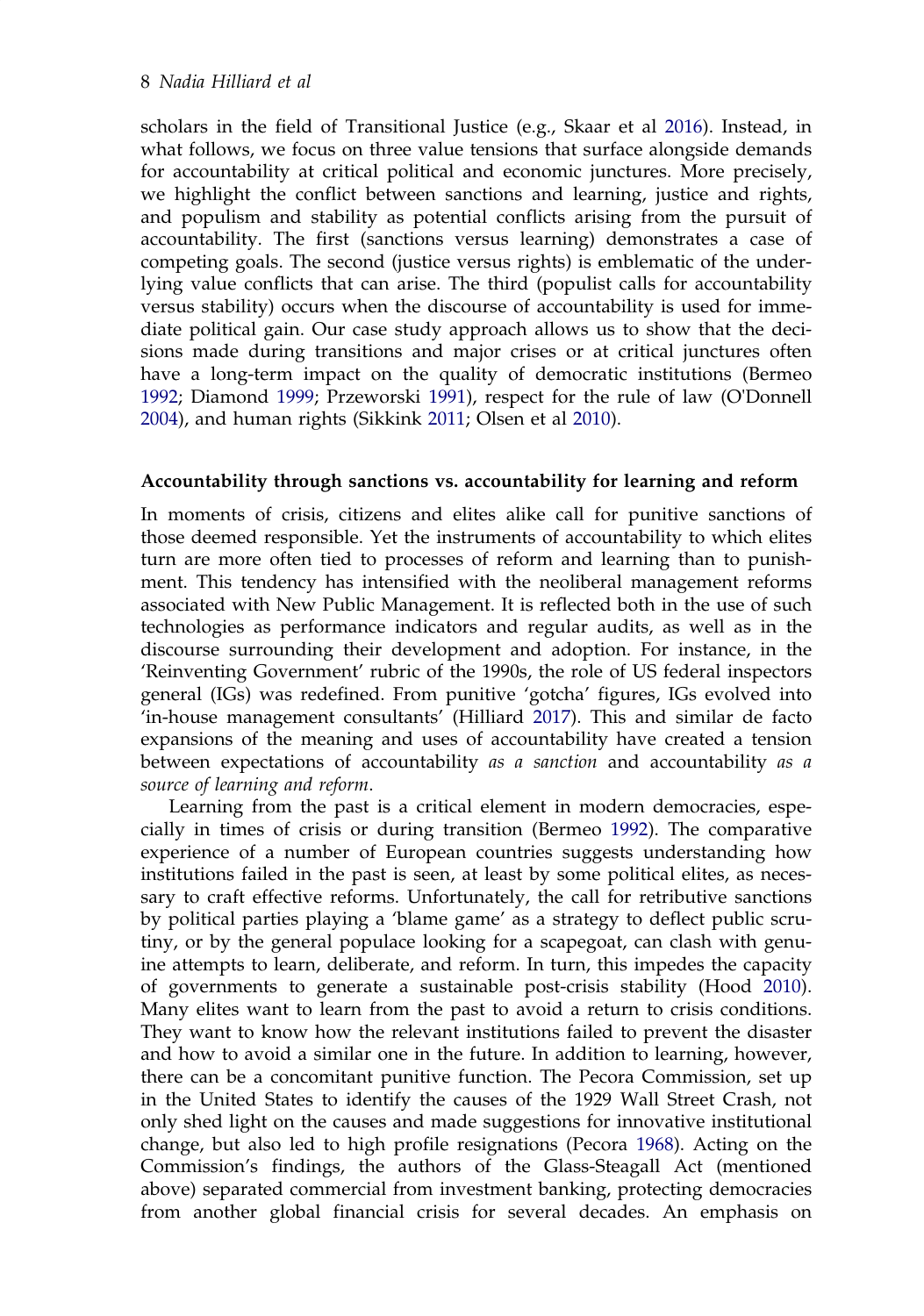<span id="page-9-0"></span>performance (in this case, both personal and institutional) need not necessarily be in conflict with the quality of democracy, and in the best of times, these aims dovetail.

But not always. Iceland's post-financial crisis experience shows the tensions that may arise between retrospective accountability policies and a political desire to learn from the past. In October 2008, Iceland's three major banks collapsed within a week, leading to the third largest corporate bankruptcy on record. Reykjavik experienced an unprecedented wave of popular protest; public pressure on politicians to explain the causes of the crisis was one of the first reactions. Accordingly, a truth commission, the Special Investigative Commission (SIC), was established to document the reasons for the meltdown (Kovras et al [2017\)](#page-19-0). To carry out its demanding task, the SIC was given reinforced investigative powers, including but not limited to subpoenaing witnesses, seizing evidence, and searching premises. Obstructing its investigation was punishable by up to two years' imprisonment (ibid). It is worth noting that the Commission was geared toward uncovering the causes of the crisis and offering recommendations for reform, not scoring political points or prosecuting individuals. Moreover, setting up the SIC was the decision of the incumbent party, largely seen as responsible for the crisis, and was supported by cross-party consensus. Finally, Iceland did not have a history of politicised prosecutions. All of these factors mattered tremendously for the legitimacy of the inquiry and its ability to restore trust.

It was decided that the proceedings would take place behind closed doors, and witnesses were given guarantees that their statements could not be used against them before any court of law. These incentives were to ensure participants felt comfortable enough to share their knowledge and to 'avoid rehearsed, standardized responses that are designed for media headlines and shifting responsibility on to others' (Kovras et al [2017\)](#page-19-0). When the microphones were turned off, and the official interview was over, witnesses were encouraged to talk 'off the record' to help commissioners understand the logic of their decisions. In short, the structure of the investigation separated partisan and punitive motives from the learning process. As Iceland did not have a prior history of politicised prosecutions, the strategy was not tainted by past failures and thus represented a powerful option for elites.

Iceland's experience suggests an important dichotomy. On the one hand, calls for accountability could evolve into healthy new administrative practices, strong institutions, and even novel technologies enabling prospective gains for the entire society, as well as better governance, with minimum clashes with other priorities and core democratic values. On the other hand, accountability could degenerate into a discourse serving partisan interests, retrospective thinking, and electorally appealing yet populist formulas, as suggested by recent examples in the US and India, and by the Brexit referendum campaign (Adeney [2015;](#page-17-0) Richards and Smith [2017\)](#page-19-0). The promise of accountability could be a particularly powerful tool in majoritarian elections and referendums aiming to promote fast change, yet as these examples suggest, the results could very quickly fall short of expectations.

Taking into account the wider discursive setting allows us to consider a further challenge to fostering public accountability: overcoming the tension between individual and collective responsibility. For a growing body of scholarship,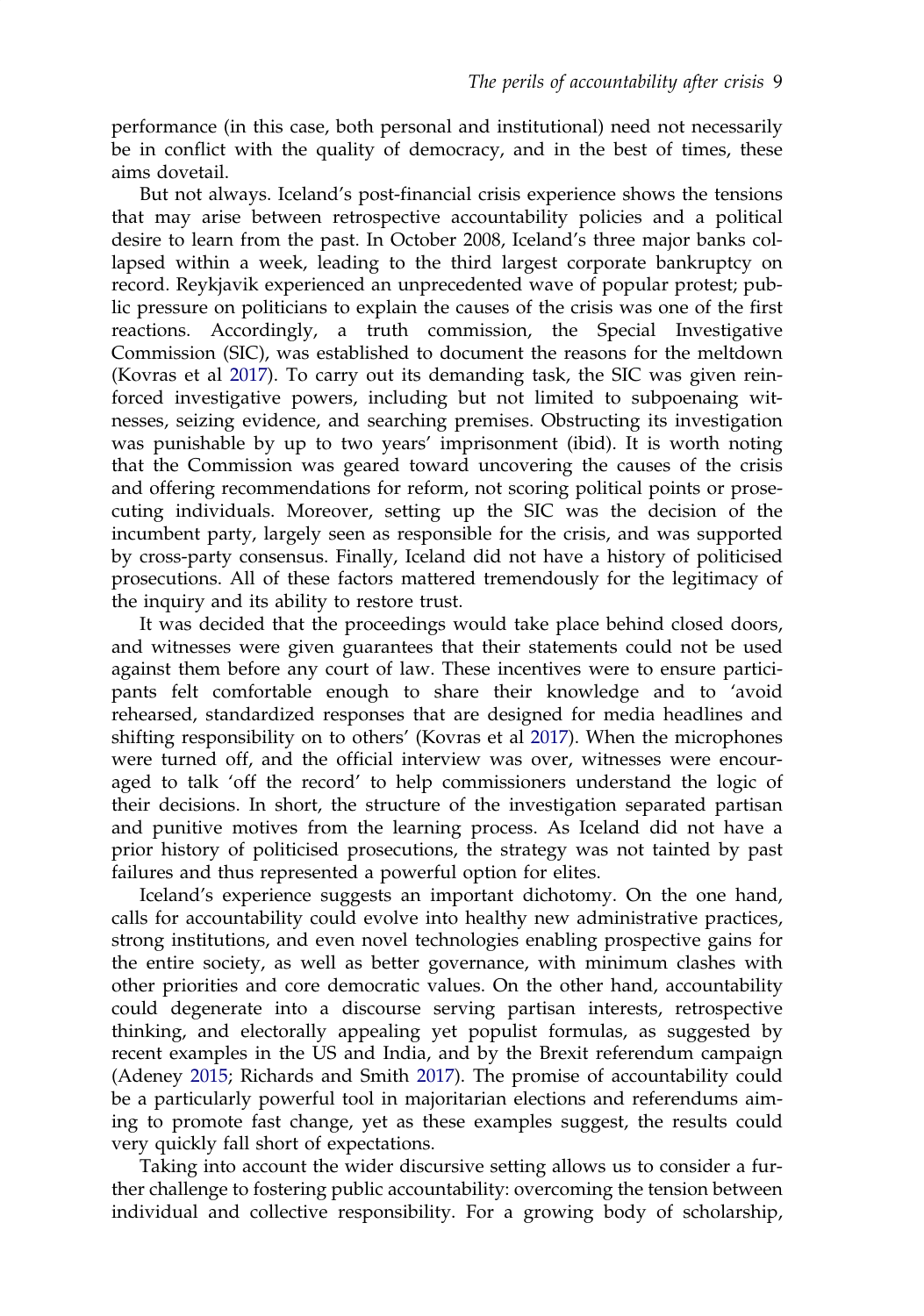<span id="page-10-0"></span>financial crises are not necessarily caused by criminal activities punishable by law but can be traced to an entrenched culture of 'excessive risk taking' fostered by financial institutions and banks (Laeven and Levine [2009](#page-19-0)). In such contexts, it is difficult to prosecute those responsible, and it can be counter-productive if prosecutions impede attempts to reform regulations. Prosecutions and trials are highly visible, public, and adversarial procedures; documenting the past in order to learn often requires protection for participants.

Crafting reform policies frequently involves offering incentives to those who possess valuable information, including provisions for immunity, anonymity, and a depoliticised environment. Yet this is at odds with certain values and processes that accompany calls for accountability, such as transparency, visibility, the identification of perpetrators, and the initiation of criminal action. For instance, trials can, in theory, shed light on the past, but in criminal proceedings, the scope of criminal accountability is very specific and proves the guilt or innocence only of the individual(s) on trial. As such, trials explore individuals' actions (or omissions), not broader institutional or regulatory failures. Wider cultures of corruption constituting the moral and social setting for individual misdeeds are elided when these common accountability strategies are used, heightening the tension between individual and collective responsibility. Equally important, this type of post-factum accountability is adversarial and provokes defensive responses. Individuals with valuable knowledge frame their testimonies to minimise the prospect of punishment, side-lining information not directly related to the proceedings but potentially useful for broader learning purposes.

If political elites pursue punitive accountability following crises to accommodate public calls for justice, they will render the prospect of political learning and effective reform less feasible. The ensuing tension will create a challenge for them: how can they balance the competing political goals of justice and reform? In Iceland, bankers and politicians were prosecuted, but only after the publication of SIC's report on the broader institutional and regulatory failures behind the collapse; thus, their personal misdeeds were contextualised in a wider political narrative. Since 2011, more than 57 individuals have been charged, with roughly half sentenced to serve time in prison. It would have been extremely difficult to convince the same number of individuals to share the same quality of information with the commission had the prosecutions occurred simultaneously. This example suggests an important lesson from the case of Iceland: a broader consensus based on shared lessons has to precede accountability practices rather than the other way around.

## Accountability as justice vs. accountability as rights

Since the Second World War, a discourse of accountability has pervaded postcrisis reckoning and transitions to democracy, and it is increasingly codified in international frameworks and standards. The plethora of instruments and processes designed to bring accountability to societies in transition forms the backbone of transitional justice (TJ). The transitional justice literature explores the impact of human rights prosecutions in times of transition on the quality of the emerging democracy, including respect for human rights and the rule of law (Sikkink [2011](#page-20-0); Olsen et al [2010](#page-19-0)). As a growing number of repressive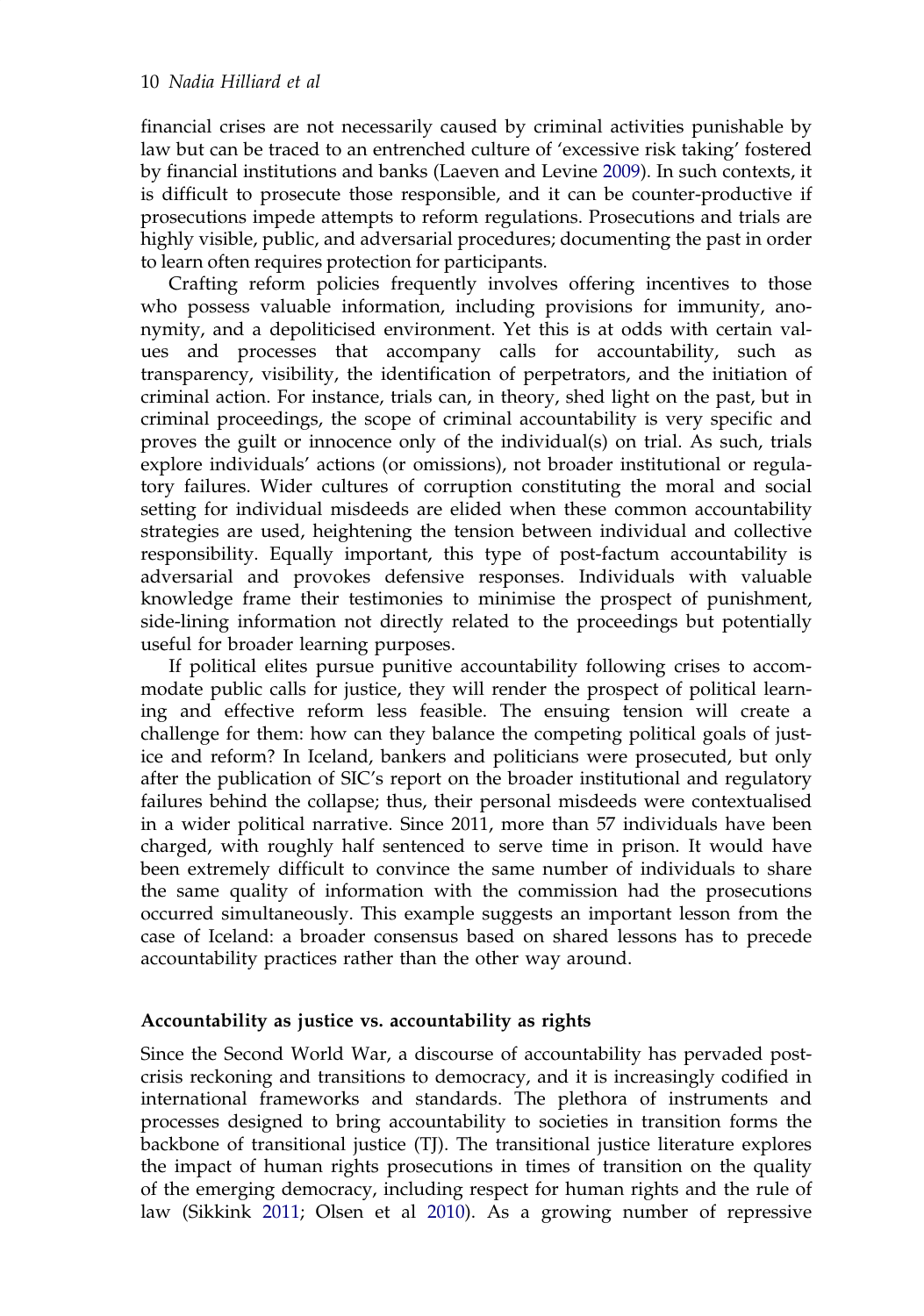<span id="page-11-0"></span>leaders and warlords end up in jail, a 'justice cascade' has gained momentum in the policymaking world, sparking the interest of academics (Sikkink [2011](#page-20-0)). Most major international organisations and think-tanks have added criminal trials to the toolkit of post-conflict democratisation (United Nations [2006](#page-20-0)).

In a nutshell, most proponents of transitional justice see a positive relationship between policies of accountability and the democratisation process. Punishing perpetrators or documenting human rights violations not only addresses victims' rights but also has the potential to restore trust between state and society. Accountability policies, in theory, should be transparent, depoliticised, and regulated by rules set in law. When politics fails to settle a crisis, the law is brought in as a seemingly impartial arbiter to redress victims' legal rights.

Still, in transitional settings, victims often have different priorities and conflicting sets of rights (Kovras [2017](#page-19-0); Hall et al [2017\)](#page-18-0). Moreover, the legacy of past policies can shape victims' preferences. They do not always prefer 'accountability' as such, at least not in the punitive sense of the term. For instance, when the relatives of those who disappeared during a period of violence or state repression face the choice of prosecuting those responsible for the abduction or providing amnesties in exchange for learning about their loved ones' whereabouts, they do not necessarily prefer the former. Hence, the pursuit of justice under the rubric of accountability may directly conflict with citizens' preferences. In practice, the outcomes of accountability-driven actions are often co-opted for political use; the connection of politics and legalism can be tenuous. Many societies faced with post-2008 financial crises had earlier experienced violent conflict leading to large-scale violations of human rights and attendant attempts at restorative justice.

The post-conflict experience of Cyprus is especially revelatory. During two waves of violence (1963–1974), approximately 2,000 persons went missing from Greek-Cypriot and Turkish-Cypriot communities. The Committee on Missing Persons (CMP), a UN-led humanitarian committee set up in 1981 to find the missing, remained a dead letter for years while relatives brought a number of cases to the European Court of Human Rights (ECtHR). In 2005, in an unexpected move, the leaders of the two communities decided to resume the activities of the CMP and since then, it has become a tremendously successful bicommunal project, exhuming more than half of the 2,000 missing persons and identifying most of them, allowing thousands of families to start the healing process.<sup>1</sup> Although explaining this policy change is beyond the scope of this article, it is worth highlighting a critical aspect of the CMP for broader accountability studies. Because of the covert nature of the crime of the missing, identifying victims requires eyewitnesses (often perpetrators) to come forward and share information about gravesites. Yet revealing potentially incriminatory evidence deters eyewitnesses from collaborating. To overcome this obstacle, the CMP offered immunity from prosecution and ensures anonymity and confidentiality (Kovras [2017\)](#page-19-0). A number of countries around the world, including Northern Ireland and Colombia, have used a similar formula to deal with victims of clandestine political violence (Dempster [2016](#page-18-0)).

 $1$  Specifically, 1,119 victims were unearthed and 701 identified by November 2016 (CMP 2016; Loizides [2016](#page-19-0)).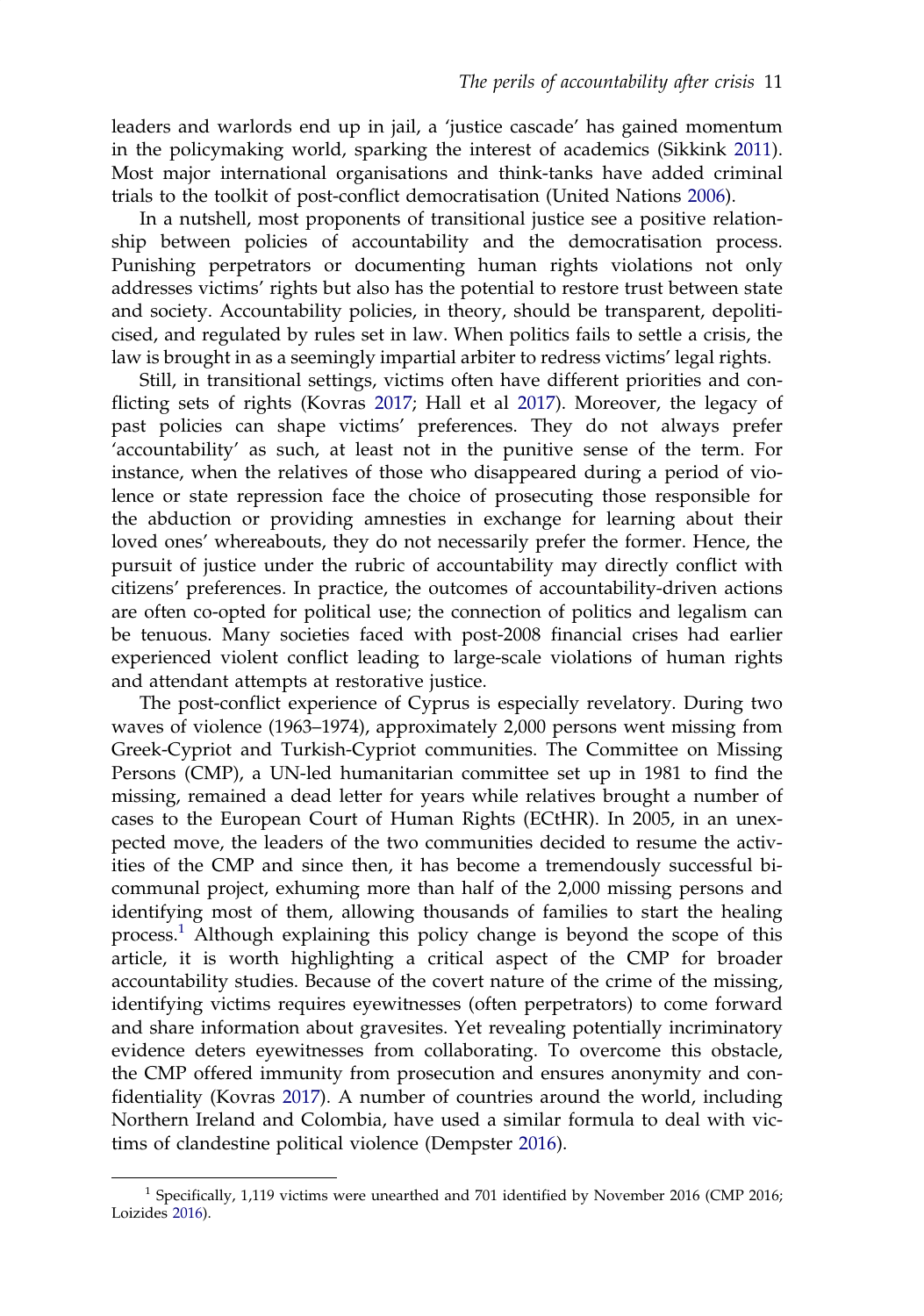<span id="page-12-0"></span>This is often perceived as 'impunity' by human rights watchdogs and international advocacy networks and, therefore, as conflicting with a more abstract commitment to accountability. In an illustrative example, Amnesty International attacked the 'Law and Amnesty Law' adopted in 2005 in Colombia to deal with the disappeared, on the grounds that it 'fails to comply with international standards on victims' right to truth, justice and reparation' (Amnesty International [2005](#page-18-0)). In fact, Human Rights Watch went so far in its pursuit of accountability in Colombia as to oppose the negotiated settlement during the peace referendum of 2016, siding with its extreme right-wing opponents. At the same time, the US State Department refused to issue visas to FARC members, undermining President Santos' plans to sign the agreement at UN headquarters ahead of the referendum vote.<sup>2</sup>

These examples from post-conflict societies suggest the inherent tensions between accountability and the often controversial requirements of peace processes (Loizides [2016](#page-19-0)). The Cypriot case also signals the legacy of previous uses of prosecutions in Cyprus: they have taken place in a politicised context and are often considered to lead to unjust outcomes (Bozkurt and Yakinthou [2012\)](#page-18-0). As noted in the Icelandic bank crisis, a broader consensus based on shared lessons has to precede effective accountability practices. The Cypriot case historically lacked this consensus and the institutions that foster it, demonstrating instead a politicised context leading to unjust outcomes that further undermined the objectives of good governance (Bozkurt and Yakinthou [2012](#page-18-0); Kovras et al [2017](#page-19-0)). Unlike Iceland, the post-conflict and post-2008 financial crises often led to conflicting partisan narratives. Interestingly, the government-appointed fact finding committee did not meet expectations, with two out of three members resigning in the process (Pegasiou [2017](#page-19-0)). Moreover, the auditor-general himself not only exceeded his authorities on governance issues but also used it to engage in discussions of the long-standing Cypriot problem of specifically targeting the funding for pro-reconciliation activities and media. $3$  In such situations, contradictory decisions, politicisation and excessive over-accountability practices divide the public and weaken the legitimacy of democratic processes and institutions. When public expectations of prosecutions are low, the political will to pursue them diminishes.

The examples cited above raise important political, ethical, and legal questions. For instance, what happens when a particular set of international accountability norms clashes with another set of citizens' rights? The experience of the families of the disappeared in the aftermath of state repression is illustrative. On the one hand, according to the international legal framework, states have a duty to carry out an 'effective investigation' and to 'prosecute' those responsible for the crime (International Convention for the Protection of

 $2$  Human Rights Watch also condemned amnesty attempts in Tunisia, arguing they would constitute a final blow to democratic transition.

 $3$  In July 2019, a Russian-made missile launched by Syria accidentally hit the village of Vouno in the northern part of Cyprus. Cyprus Mail become the target of the auditor general of the Republic of Cyprus for its mistaken use of the changed (illegal) name of Tashkent in its reporting. The Greek Cypriot inhabitants of Vouno were ethnically cleansed in 1974 while their houses were given to Turkish Cypriot survivors of a massacre in Tochni, perpetrated by Greek Cypriot militia and for which no accountability processes have ever been pursued. This was the case for both Greek and Turkish Cypriot victims during the 1963-1974 era, demonstrating the selective use of narratives and accountability practices in the island. (Cyprus Mail [2019](#page-18-0)).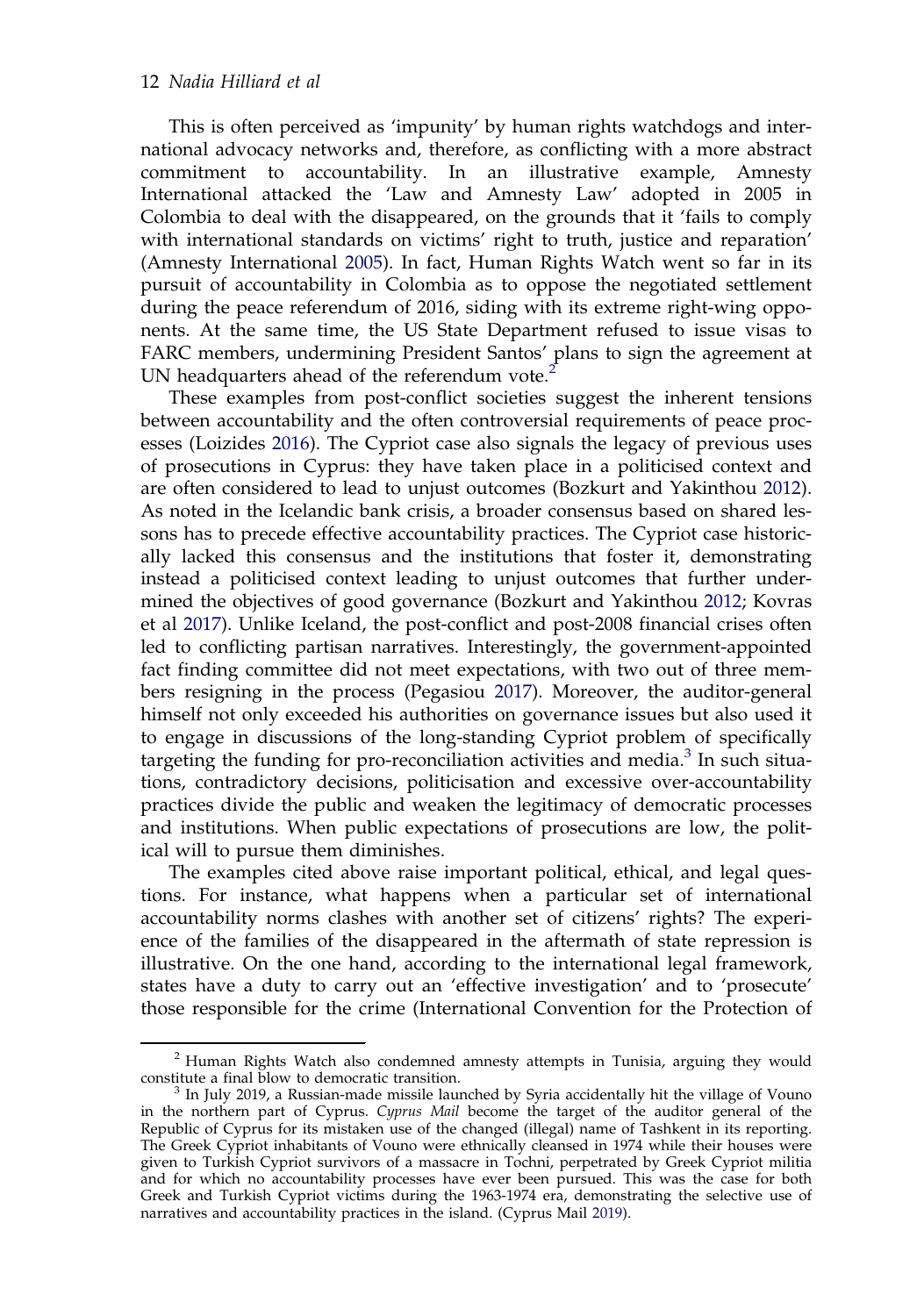<span id="page-13-0"></span>all Persons from Enforced Disappearances 2006). On the other hand, the families have the right to 'know the truth,' including the right to have access to and obtain information about the death of a loved one (see Kurt v. Turkey [1998;](#page-19-0) Cyprus v. Turkey 2001). Families have an overlapping 'right to reparation' which includes the right to identify and bury their loved ones (International Convention for the Protection of all Persons from Enforced Disappearances 2006). In effect, these rights conflict with international standards of retributive accountability as supported by, for instance, Amnesty International. The two sets of rights are mutually exclusive in this case.

The effectiveness of an exhumation policy rests on the absence of criminal proceedings, and any effort to prosecute individuals is achieved at the expense of forensic truth, as eyewitnesses will be understandably reluctant to continue to share information that would incriminate them in the future. This is common knowledge within the CMP, which avoided the pitfalls of politicisation and selective persecution in its exhumation policies taking place in the absence of an overall political settlement. As a Turkish-Cypriot member of the CMP stressed: 'This project is working because grassroots people are giving us information and if we start dealing with punishment, these people are not going to give us any more information. It is not time to do [criminal investigations] now' (Personal Interview 2008).

In other words, accountability norms and what victims want frequently clash, and despite Amnesty's vocal support for punitive accountability, victims may prioritise other results. Although the families in Cyprus are very familiar with the legal instruments and have brought their cases to domestic and international courts, none, from either side of the divide, has initiated a legal proceeding. The puzzle is even more intriguing when we consider 700 families have now identified the victims and no longer depend on the testimony of perpetrators. They could go to court and seek punitive accountability through the justice system. But they know that even one prosecution will bring the process to a halt, and hundreds of other families will be left trapped in ambiguous loss. In effect, they prioritise the right of those other families to learn the truth about the whereabouts of their loved ones over their own right to seek legal redress and justice.

A recent quantitative survey of victims in Bosnia turns up a similar pattern (Hall et al [2017\)](#page-18-0). The evidence suggests exposure to direct violence and loss is associated with support for retributive justice measures, whilst greater present-day interdependence with perpetrators, particularly among displaced persons returning to their homes, is associated with support for restorative justice measures. In Bosnia, a tough resolve approach to former war criminals, particularly in local police units, was instrumental in facilitating voluntary peaceful return. While accountability at some levels facilitated the peace process, Bosnia also benefited from restorative justice initiatives aiming to reconcile the three communities through power-sharing arrangements. In fact, as the cases of Cyprus and Colombia suggest, improving intercommunal relations following ethnic cleansing may rely on restorative justice mechanisms. When faced with competing values, citizens do not automatically prioritise accountability over such things as equal opportunities or material rewards. They may resent the burden imposed on them by an uncritical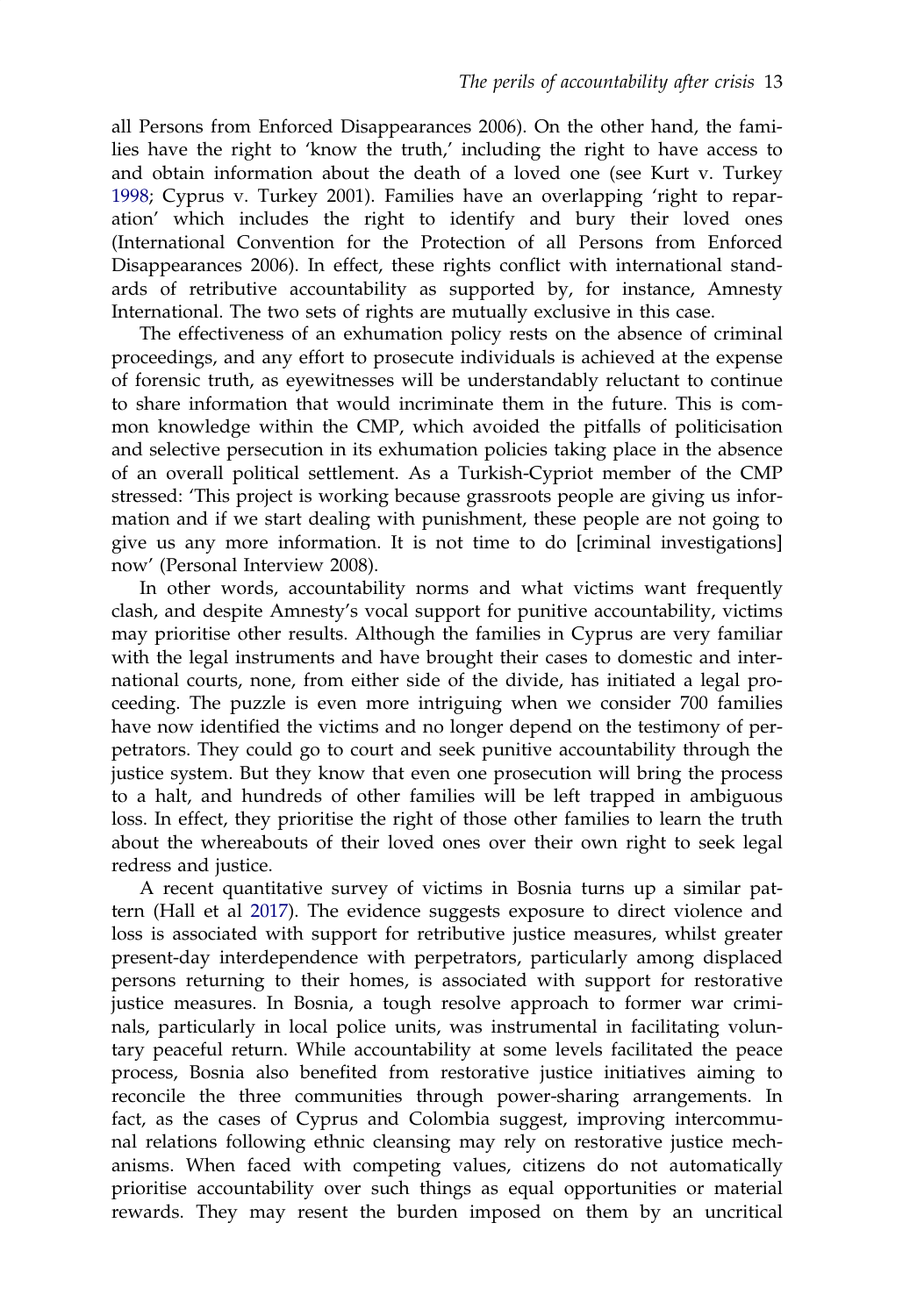<span id="page-14-0"></span>adoption of a very narrow set of accountability standards in the name of justice and human rights.

#### Accountability as populist resource vs. accountability as source of stability

Much of the political force of accountability lies in its popular use. The very discourse of accountability can be both a popular (often populist) resource and a source of improved governance. Conventional wisdom assumes countries with weak institutions and legacies of politicisation of justice are likely to misuse accountability processes. For example, when legal tools become partisan tools and committees of inquiry or prosecutions are used to score political points, the instrumental use of justice fails to bring real accountability and discredits the entire judicial institution. Populism trumps stability.

Popular calls for accountability intensify at critical junctures, such as during political transitions marking the end of a period of state repression or in the aftermath of economic, environmental, and other disasters (Boin et al [2008\)](#page-18-0). Public demands to diagnose what went wrong and to hold those responsible to account dominate public debates, constraining the range of policy responses available to political elites. In theory, this process is crucial for the restoration of trust between state and society. An over-emphasis on policies of accountability, however, makes negotiations among political parties adversarial, confrontational, and often punitive, limiting the prospect of harmonious decisionmaking and precluding the consensus needed for effective reform. In times of crisis, demagogues ride the tide of popular discontent and hijack calls for accountability to play the blame game against opponents, further trimming democratic legitimacy. The historical memory of such politicisation exacerbates elites' unwillingness to pursue such policies and negatively influences the public's perception of their legitimacy.

Consider the comparative experience of post-recession Europe. In the recent economic crisis, political elites in Greece, Ireland, Cyprus and Spain had to address growing popular pressure to find those responsible and hold them to account. This was visible in the waves of street protests and the emergence of pro-accountability social movements. At the same time, political elites sought a basic consensus to legitimise fundamental policies of institutional and economic reform. A quick economic recovery requires effectiveness and continuity in decision-making, more achievable when supported by a broad spectrum of political elites. Inclusivity in the decision-making process is paramount for democracy to be legitimate and for institutional reforms to succeed.

Greece is illustrative of this tension. Because of its large public debt, with the recession, it experienced a major economic shock and faced external economic supervision. This was followed by a prolonged political crisis, violent street protests, and the electoral rise of the far right (Lamprianou and Ellinas [2017](#page-19-0)). New populist political parties sprang out of grassroots mobilisation; some had electoral success. The push for accountability in a party system dominated by two mainstream parties–both seen as responsible for the crisis– became a central promise in electoral campaigns. $4$  The excessive focus on

<sup>4</sup> Between 2009 and 2016, more than 120 bankers, former politicians, businessmen and civil servants were prosecuted or convicted on charges related to the economic meltdown.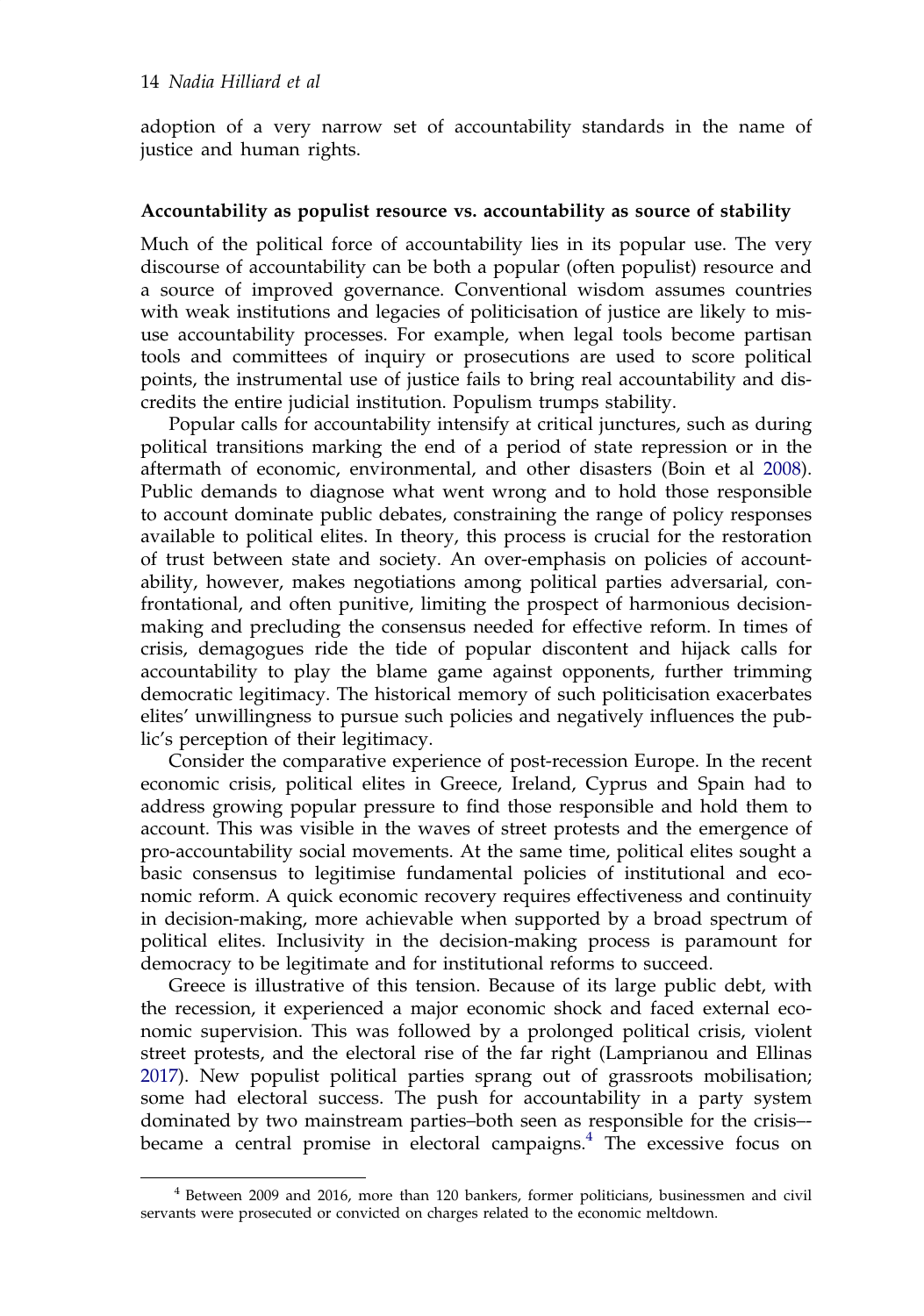<span id="page-15-0"></span>retributive policies to address the past torpedoed any efforts to act in concert across the political spectrum and curtailed the legitimacy of even the most basic decisions. Although polarisation, instability and the fragmentation of the Greek political system should also be attributed to other entrenched institutional problems (including the institutionalised single-party 'eccentric majoritarianism'), calls for accountability precluded any form of cross-party consensus (Kovras and Loizides [2014\)](#page-19-0). In times of economic stress, effective governance often necessitates consensus with the opposition who may have skeletons in its closet. Threats of retrospective retribution (exposing the skeletons) frame political debates in a confrontational way, however, precluding consensus. Moreover, the legacy of the past in countries dealing with the aftermath of financial crisis is telling: grassroots activists and policymakers in Spain, Portugal, and Greece all expressed scepticism that prosecutions and parliamentary committees of inquiry could avoid a high level of politicisation, thus conditioning expectations of what such an accountability strategy might achieve.

These dilemmas are not limited to economic crises. The debate between backward-looking accountability and forward-looking reconciliation was first identified in the transitology literature (inter alia, O'Donnell et al [1986;](#page-19-0) Linz and Stepan [1996](#page-19-0)). It is now commonly understood that negotiated transitions are more likely to consolidate democracy if they are based on the inclusion of as many parties as possible, exemplified in the all-party coalitions of Northern Ireland following the Good Friday/Belfast Agreement (O'Leary and McGarry [2016\)](#page-19-0). Bringing contentious issues into negotiations, like accountability for past crimes, increases the risk of alienating powerful actors who have something to hide. To avoid going to jail, they may prefer to become spoilers and derail negotiations. For example, while the UN was brokering a peace agreement in Northern Uganda, based on an amnesty to induce key actors to sit at the negotiating table, the International Criminal Court (ICC) indicted Joseph Kony, a local warlord. The peace talks immediately collapsed, and hostilities continued for years, with a heavy toll on human lives (Vinjamuri [2010\)](#page-20-0). As the case suggests, pushing for accountability can remove the political flexibility, inclusivity, and consensus required to support democratisation. This conclusion is supported by the Spanish and Irish cases. In Spain, the transition from Francoism in the mid-1970s was only possible because of a broad political consensus to support democracy and the cautious decision to skip accountability (Linz and Stepan [1996](#page-19-0)). In Northern Ireland, a decision to avoid dealing with the past set the stage for a non-violent transition to inclusive power-sharing and led to an unprecedented period of democracy, peace, stability, respect for human rights and prosperity (McEvoy and Mallinder [2012](#page-19-0)).

We should also note that the confluence of these factors could open the door to populist leaders. The October 2018 elections in Brazil bear this out; here, economic hardship, (alleged) corruption scandals, and lack of government accountability paved the way for an anti-system message (Spektor [2018](#page-20-0)). Branded by the international media as the 'Brazilian Trump,' Jair Bolsonaro was quick to fit the bill with a polarising populism fiercely opposing gender equality, migration and environmental protections for the Amazon basin. His opponent and former leader Luiz Inácio Lula da Silva was imprisoned during the presidential campaign on alleged corruption scandals and was prevented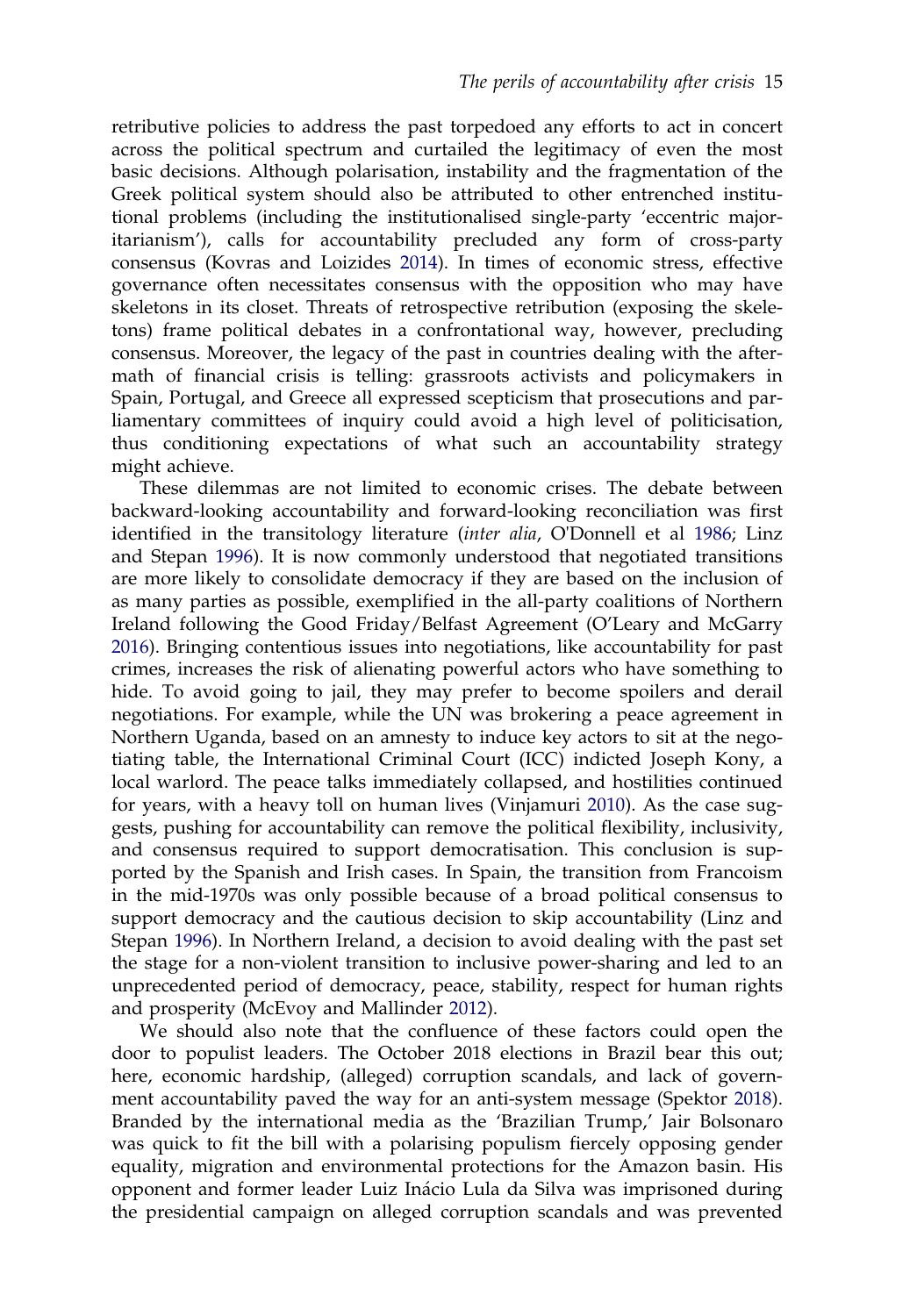<span id="page-16-0"></span>from running for president despite his lead in the polls. He was subsequently described by international left activists as the 'world's most prominent political prisoner' although his story received very little international attention until the catastrophic August 2019 Amazon forest fires.<sup>5</sup> Bolsonaro's instrumentalisation of the principle of non-impunity of high office demonstrates an important mechanism in the rise of populism and constitutes an important warning against legal mechanisms sanctioning public officials from elections. Courts prevented Lula himself from running as a candidate. This example demonstrates the way the discourse and practices of accountability surrounding a corruption scandal can be used instrumentally to weaken genuine accountability.

## Conclusion

As Dubnick and Frederickson observe, "We commonly equate democracy with accountable governance," but the whole-hearted pursuit of accountability may lead to conflicts and value trade-offs (Dubnick and Frederickson [2011](#page-18-0)). The inevitable gap between the promise and the reality of accountability, stemming from its conceptual ambiguity both in the abstract and in practical application, can undermine any beneficial effects accountability may have on democracy. Moreover, the historical legacy of failed policies–whether bureaucratic-regulatory or prosecutorial–further influences the range of possible strategies available to elites, and affects the public's perception of their efficacy and legitimacy.

Although many of the goals of accountability are indispensable to the health of democracy, their pursuit often leads to conflicts and trade-offs, with attendant moral and pragmatic disadvantages. The potential consequences of these conflicts are many, but can often be addressed through consensus politics and institutional design. The trade-off between sanctions and learning can lead to missed reform opportunities, and choosing one value over the other can set precedents for the efficacy of future attempts to govern after crisis. Similarly, pursuing justice for the perpetrators of wrongdoing can preclude the realisation of victims' parallel rights (or simply preferences). The choice of which value to pursue will condition citizens' expectations of the legitimacy and effectiveness of such policies in future crises. Finally, the appropriation of accountability by populists can curtail the legitimacy of a democracy in crisis and hinder the development of both representative and deliberative approaches to democratic decision-making. This can undermine future attempts to restore accountability by delegitimizing the strategies used to pursue it. Although not all cases will present such clear-cut value trade-offs, our stylised examples illustrate the potential perils of decision-making after crisis.

These trade-offs pose an immediate problem of institutional design. Yet the solution to this problem cannot be derived from a set of attributes or principles; even exquisitely designed institutions can be subverted by actors seeking multiple, incompatible goals. Our argument, which highlights the effects of both conceptual ambiguity and policy legacies on expectations of accountability policies, complements existing literature on the 'golden concept' of accountability. Any strategy undertaken by policy makers following crisis must take

<sup>5</sup> McEvoy, John, "Jeremy Corbyn Joins International Outcry to Free Brazilian Political Prisoner Lula da Silva," The Canary, 29 July 2019.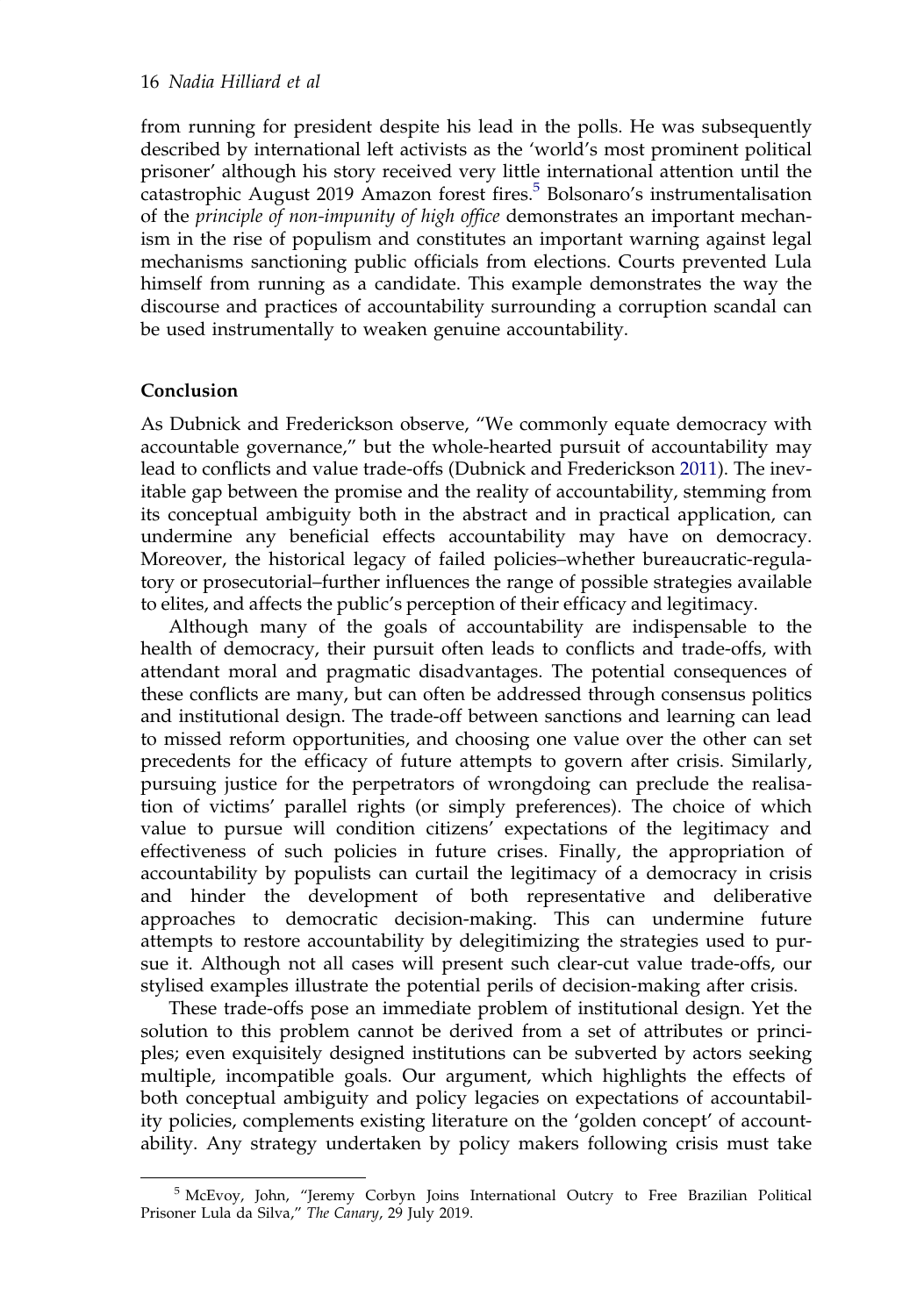<span id="page-17-0"></span>into account the concrete conceptions and expectations of accountability that result from the historical legacy of past approaches to accountability and the conceptions of multiple actors. The primary design challenge, therefore, is to identify the tensions of accountability in each crisis, and to minimise the wide range of unintended consequences that inevitably issue from each experimentation.

### Disclosure statement

No potential conflict of interest was reported by the authors.

## Funding

Funding was provided by Economic and Social Research Council.

## Notes on Contributors

Dr. Nadia Hilliard is currently Lecturer in US Studies at the Institute of the Americas, University College London. She received her DPhil from the University of Oxford, and later acted as Postdoctoral Research Associate for the Accountability After Economic Crisis Project, City, University of London. Her book, The Accountability State: US Federal Inspectors General and the Pursuit of Democratic Integrity, was published by the University Press of Kansas in 2017. Email: n.hilliard@ucl.ac.uk

Dr. Iosif Kovras is Reader (Associate Professor) of Comparative Politics at City, University of London and Visiting Associate Professor, University of Cyprus, Department of Social and Political Science. He was awarded his Ph.D from Queens University Belfast in 2011 and is the PI of the ESRC-funded project, Accountability After Economic Crisis. His most recent book, Grassroots Activism and the Evolution of Transitional Justice (Cambridge University Press, 2017) received Honorable Mention in the International Studies Association book award. Email: iosif.lovras@city.ac.uk

Neophytos Loizides is Professor of International Conflict Analysis the University of Kent. He received his PhD at the University of Toronto. Dr. Loizides is the author of The Politics of Majority Nationalism: Framing Peace, Stalemates, and Crises published by Stanford University Press (2015) and Designing Peace: Cyprus and Institutional Innovations in Divided Societies published by the University of Pennsylvania Press (2016). Email: n.loizides@kent.ac.uk

## ORCID

Nadia Hilliard **b** http://orcid.org/0000-0002-5597-2427

## References

Adeney, Katharine [\(2015](#page-9-0)) 'A move to majoritarian nationalism? Challenges of representation in South Asia', Representation, 51:1, 7–21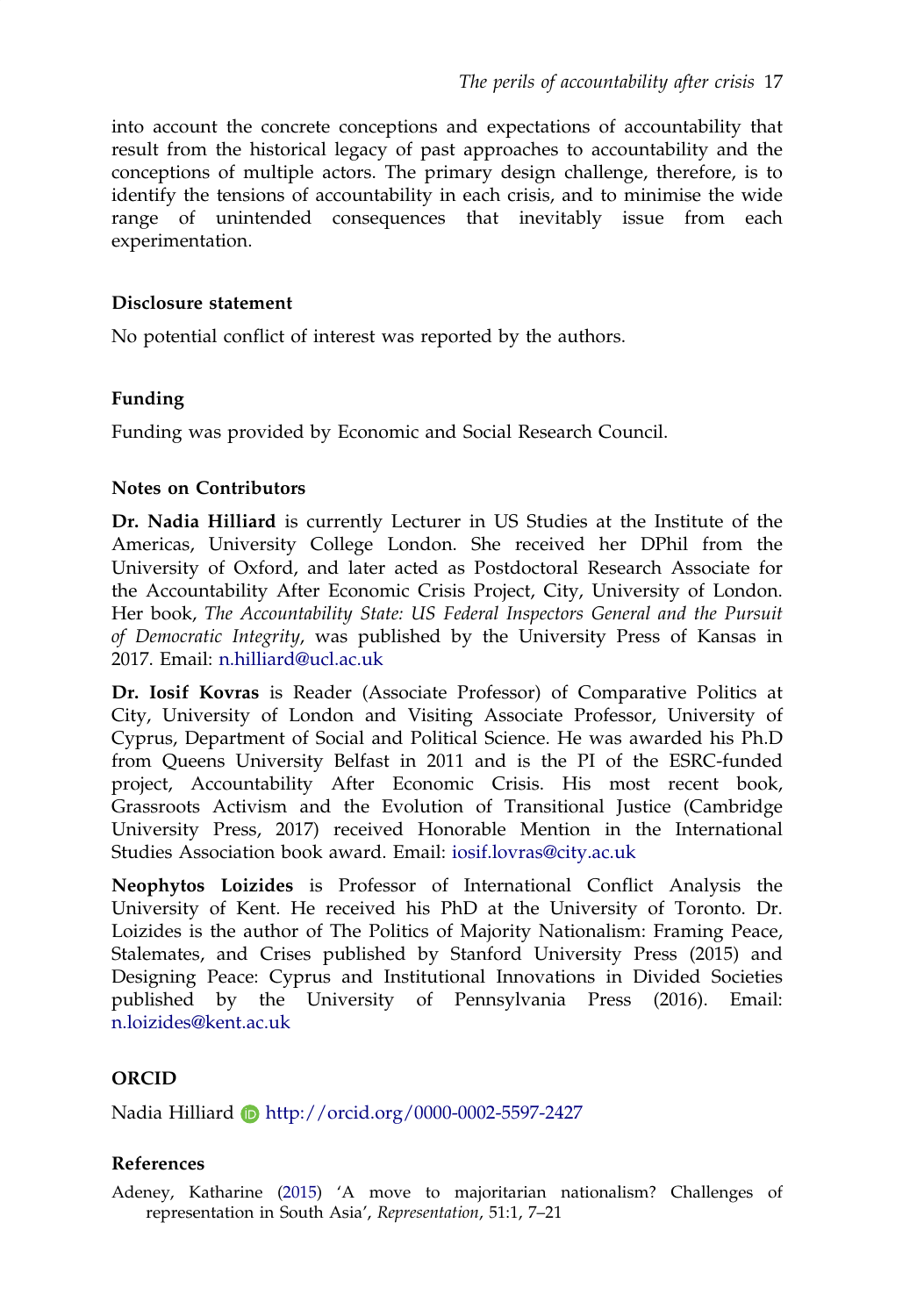- <span id="page-18-0"></span>Amnesty International ([2005\)](#page-12-0) "Colombia: justice and peace law guarantees impunity," Press release, April 26
- Behn, Robert [\(2001](#page-2-0)) Rethinking democratic accountability (Washington, DC: Brookings)
- Bermeo, Nancy [\(1992](#page-8-0)) 'Democracy and the lessons of dictatorship', Comparative Politics, 24:3, 273–291
- Boin, Arjen, Allen McConnell and Paul 'T Hart (eds.) [\(2008\)](#page-14-0) Governing after crisis: the politics of investigation, accountability and learning (Cambridge: Cambridge University Press)
- Bovens, Mark ([2010\)](#page-2-0) 'Two concepts of accountability: accountability as a virtue and as a mechanism', West European Politics, 33:5, 946–967
- Bovens, Mark, Thomas Schillemans and Paul' T Hart ([2008\)](#page-1-0) 'Does public accountability work? An assessment tool', Public Administration, 86:1, 225–242
- Bozkurt, Umut and Christalla Yakinthou ([2012\)](#page-12-0) 'Legacies of violence and overcoming conflict in Cyprus: the transitional justice landscape', PRIO Cypus Centre, Report 2
- Capoccia, Giovanni and Grigore Pop-Eleches [\(2016](#page-6-0)) "The consequences of punishment: transitional justice and democratic support in Post-War Germany," paper presented at the annual meeting of the American Political Science Association
- Cyprus Mail ([2019](#page-12-0)) "Our view: auditor-general has abused his position yet again in attack on Cyprus Mail," July 2, 2019, <[https://cyprus-mail.com/2019/07/02/our](https://cyprus-mail.com/2019/07/02/our-view-auditor-general-has-abused-his-position-yet-again-in-attack-on-cyprus-mail/)[view-auditor-general-has-abused-his-position-yet-again-in-attack-on-cyprus-mail/](https://cyprus-mail.com/2019/07/02/our-view-auditor-general-has-abused-his-position-yet-again-in-attack-on-cyprus-mail/)>
- Cyprus v. Turkey (2001) (Application no. 25781/94), judgment of May 10
- Dempster, Lauren [\(2016](#page-11-0)) 'The republican movement, 'disappearing', and framing the past in Northern Ireland', International Journal of Transitional Justice, 10:2, 250–271
- Diamond, Larry [\(2004](#page-3-0)) 'The quality of democracy', Journal of Democracy, 15:4, 25–26
- Diamond, Larry ([1999\)](#page-8-0) Developing democracy: toward consolidation (Baltimore: Johns Hopkins University Press)
- Dubnick, Melvin J and H George Frederickson ([2011\)](#page-16-0) Public accountability: performance measurement, the extended state, and the search for trust (Dayton: The Kettering Foundation), 18
- Dubnick, Melvin J (2014) 'Accountability as a cultural keyword', in Oxford Handbook of Public Accountability, edited by Mark Bovens, Robert E Goodin, and Thomas Schillemans (Oxford: Oxford University Press), 649–654
- Dubnick, Melvin J ([2011\)](#page-1-0) 'Move over Daniel: we need some 'accountability space', Administration & Society, 43:6, 704–716
- Dubnick, Melvin J and Barbara S Romzek ([1993\)](#page-2-0) 'Accountability and the centrality of expectations in American public administration', In Research in public administration, edited by James L. Perry (Greenwich CT: JAI Press), 37–78
- Flinders, Matthew ([2014\)](#page-1-0) 'The future and relevance of accountability studies', in Mark Bovens, Robert E. Goodin, and Thomas Schillemans (eds) The oxford handbook of public accountability (Oxford: Oxford University Press), 661
- Garcia-Godos, J. (2015) 'It's about trust: Transitional justice and accountability in the search for peace', in Cecilia M. Bailliet and Kjetil M. Larsen (eds) Promoting Peace Through International Law (Oxford: Oxford University Press), 2014 ISBN 9780198722731. Chapter 16, 321–343
- Gerson, Jacob E and Matthew C Stephenson ([2014\)](#page-2-0) 'Over-accountability', Journal of Legal Analysis, 6:2, 185–243
- Giblin, Edward J [\(1981](#page-4-0)) 'Bureaupathology: the denigration of competence', Human Resource Management, 20:4, 22–25
- Hall, Jonathan, Iosif Kovras, Djordje Stefanovic and Neophytos Loizides ([2017\)](#page-11-0) 'Exposure to violence, war-related losses and attitudes towards transitional justice: evidence from post-Dayton Bosnia and Herzegovina', Political Psychology, Vol. 39, No. 2
- Hilliard, Nadia ([2017\)](#page-8-0) The accountability state: U.S. Federal inspectors general and the pursuit of democratic integrity. (Lawrence, KS: University Press of Kansas)
- Hood, Christopher [\(2010](#page-4-0)) The blame game: spin, bureaucracy, and self-preservation in government (Princeton: Princeton University Press)
- Hood, Christopher and Martin Lodge [\(2006](#page-4-0)) The politics of public service bargains: reward, competency, loyalty – and blame (Oxford: Oxford University Press)
- Kamuf, Peggy ([2007\)](#page-5-0) 'Accounterability', Textual Practice, 21:2, 251–266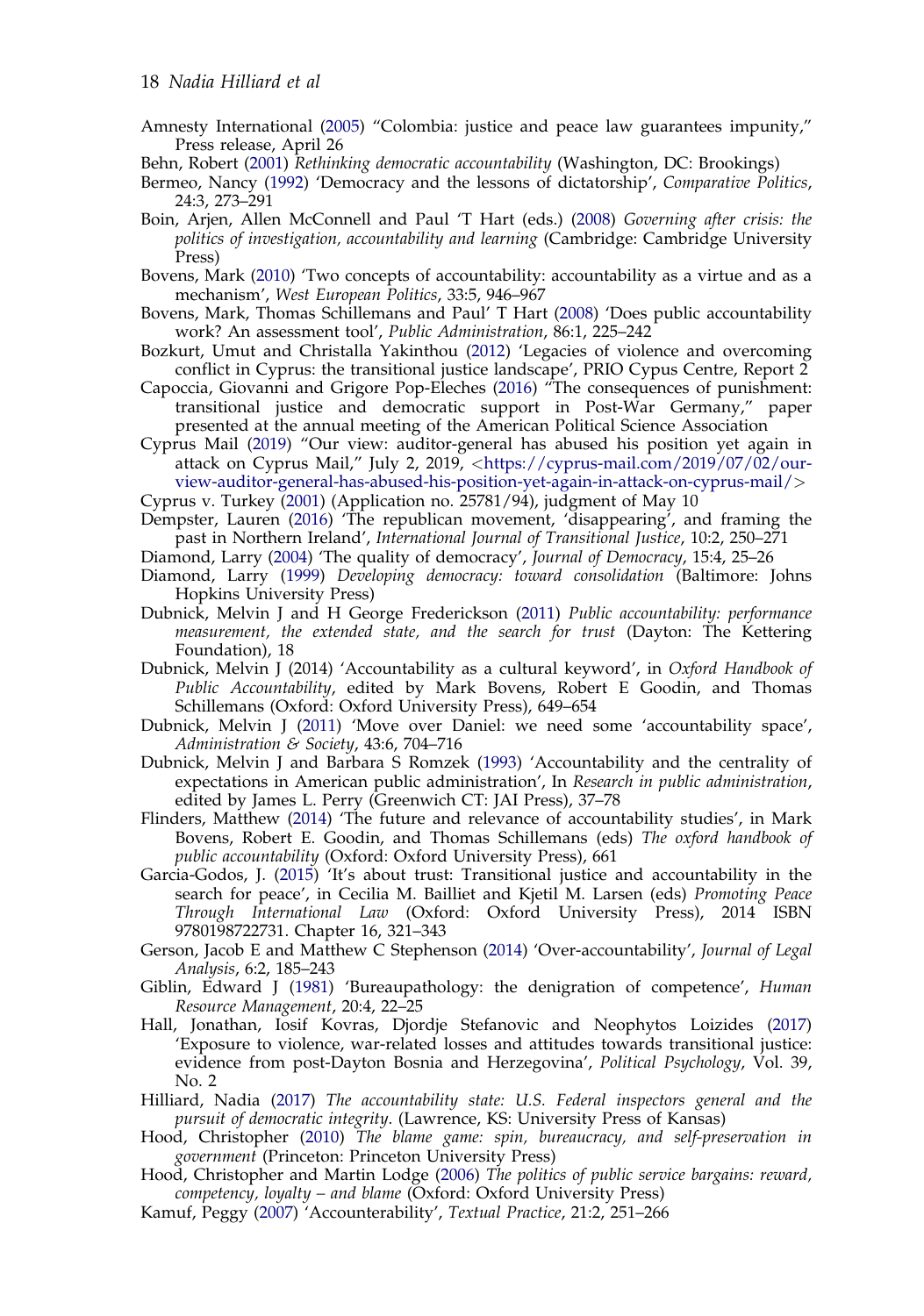- <span id="page-19-0"></span>Koppell, Jonathan [\(2005](#page-4-0)) 'Pathologies of accountability: ICANN and the challenge of 'multiple accountabilities disorder', Public Administration Review, 65:1, 94–108
- Kovras, Iosif and Neophytos Loizides ([2014\)](#page-15-0) 'The Greek debt crisis and Southern Europe: majoritarian pitfalls?', Comparative Politics, 47:1, 1–20
- Kovras, Iosif ([2017\)](#page-11-0) Grassroots activism and the evolution of transitional justice: the families of the disappeared. (Cambridge: Cambridge University Press)
- Kovras, Iosif, Shaun McDaid and Ragnar Hjalmarsson ([2017\)](#page-9-0) 'Truth commissions after economic crises: political learning or blame game?', Political Studies, forthcoming

Kurt v. Turkey [\(1998](#page-13-0)) (Application no. 2476/94), judgment of May 25

- Lamprianou, I and A A Ellinas ([2017\)](#page-14-0) 'Institutional grievances and right-wing extremism: voting for golden dawn in Greece', South European Society and Politics, 22:1, 43–60
- Laeven, Luc and Ross Levine ([2009\)](#page-10-0) 'Bank governance, regulation and risk taking', Journal of Financial Economics, 93:2, 259–75
- Lindberg, Staffan [\(2013](#page-3-0)) 'Mapping accountability: core concept and subtypes', International Review of Administrative Sciences, 79:2, 202–26
- Linz, Juan J, and Alfred Stepan [\(1996](#page-15-0)) Problems of democratic transition and consolidation: Southern Europe, South america, and post-communist Europe (Baltimore: Johns Hopkins University Press)
- Loizides, Neophytos ([2016\)](#page-11-0) Designing peace: Cyprus and institutional innovations in divided societies. (Philadelphia, PA: University of Pennsylvania Press)
- Mathews, David ([2011\)](#page-6-0) Foreword, in Melvin J Dubnick and H George Frederickson (eds) Accountable governance: problems and promises (London: ME Sharpe), ix
- McEvoy, John (2019) "Jeremy Corbyn Joins International Outcry to Free Brazilian Political Prisoner Lula da Silva," The Canary, 29 July
- McEvoy, Kieran, and Louise Mallinder [\(2012](#page-15-0)) 'Amnesties in transition: punishment, restoration, and the governance of mercy', Journal of Law and Society, 39:3, 410-440
- Mulgan, Richard ([2000\)](#page-2-0) 'Accountability: an ever expanding concept?', Public Administration, 78:3, 555–573
- O'Donnell, Guillermo, Philippe C Schmitter and Laurence Whitehead [\(1986\)](#page-15-0) Transitions from authoritarian rule: Southern Europe Vol. 1 (Baltimore: Johns Hopkins University Press)
- O'Donnell, Guillermo A [\(2004](#page-8-0)) 'Why the rule of law matters', Journal of Democracy, 15:4, 32–46
- Olsen, Tricia D, Leigh A Payne, and Andrew G Reiter ([2010\)](#page-8-0) 'The justice balance: when transitional justice improves human rights and democracy', Human Rights Quarterly, 32:4, 980–1007
- O'Leary, Brendan and John McGarry [\(2016](#page-15-0)) The Politics of Antagonism: Understanding Northern Ireland (London: Bloomsbury Academic)
- O'Neill, Onora "[\(2014](#page-2-0)) Trust, trustworthiness and accountability," in Nick Morris and David Vines (eds) Capital failure: restoring trust in financial services (Oxford: Oxford University Press)
- Pecora, Ferdinand ([1968\)](#page-8-0) Wall street under oath (London, UK: Cresset Press)
- Pegasiou, Adonis ([2017\)](#page-12-0) 'EU coordination in Cyprus: The limits of Europeanisation in times of crisis', in Managing the Euro Crisis: National EU policy coordination in the debtor countries (Abingdon: Routledge)
- Perry, James L and Annie Hondeghem [\(2008](#page-4-0)) 'Building theory and empirical evidence about public service motivation', International Public Management Journal, 11:1, 3–12 Personal Interview (2008) Nicosia, 7/16
- Power, Michael [\(1997](#page-2-0)) The audit society (Oxford: Oxford University Press)
- Przeworski, Adam ([1991\)](#page-8-0) Democracy and the market: political and economic reforms in Eastern Europe and Latin America (Cambridge: Cambridge University Press)
- Richards, Dave and Martin Smith ([2017\)](#page-9-0) ''Things were better in the past': Brexit and the Westminster fallacy of democratic nostalgia', British politics and policy at LSE
- Romzek, Barbara S ([1996\)](#page-5-0) 'Enhancing accountability', in James L. Perry (ed) Handbook of public administration. 2nd ed (San Francisco: Jossey Bass), 97–114
- Romzek, Barbara S and Melvin J Dubnick ([1987\)](#page-4-0) 'Accountability in the public sector: lessons from the challenger tragedy', Public Administration Review, 47:3, 227–238